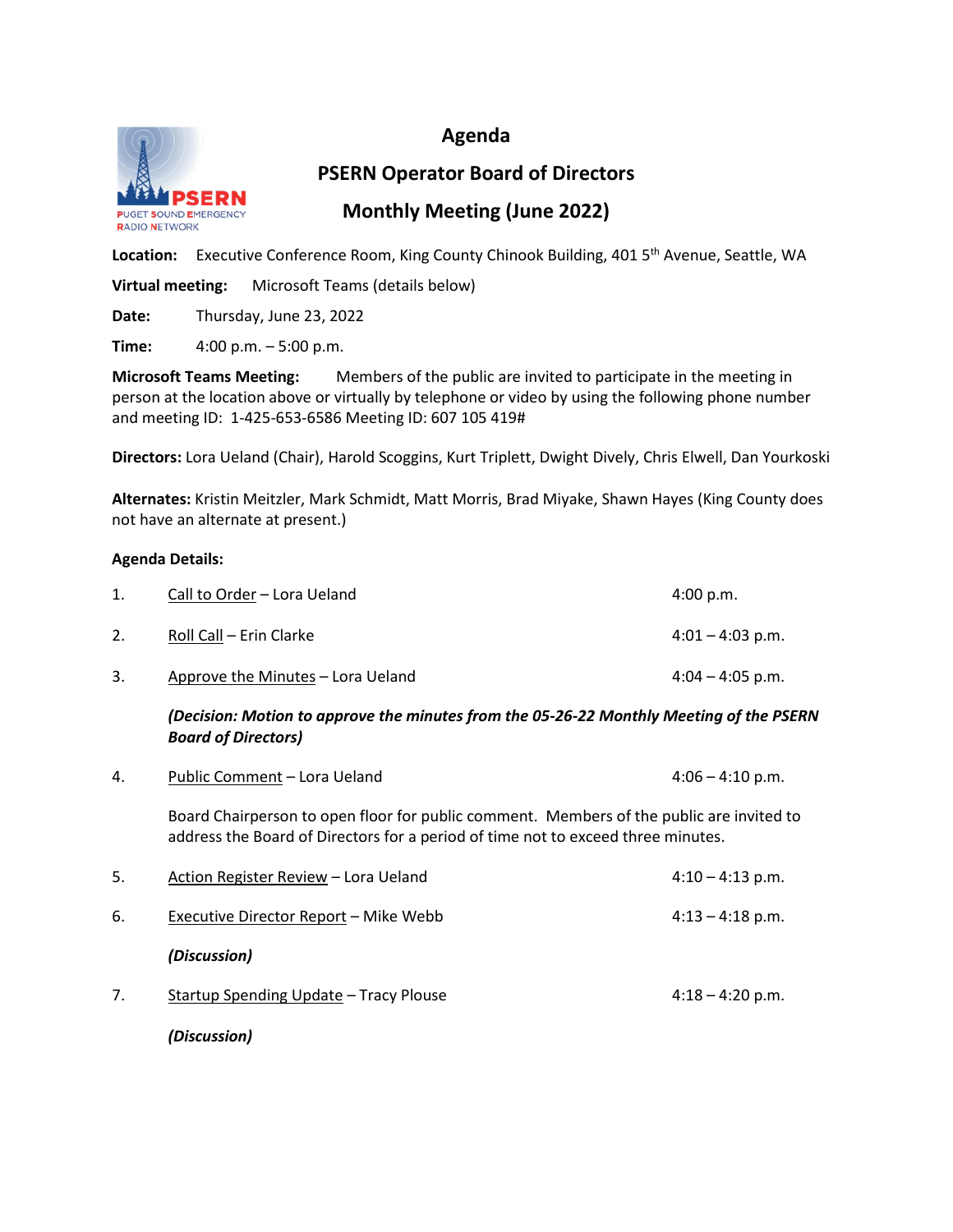| 8.  | PSERN Project Director Responsibilities - Mike Webb          | $4:20 - 4:35$ p.m. |
|-----|--------------------------------------------------------------|--------------------|
|     | (Discussion)                                                 |                    |
| 9.  | Financial Startup Update - Tracy Plouse                      | $4:35 - 4:45$ p.m. |
|     | (Decision)                                                   |                    |
| 10. | 2023 Operating Budget and Rate Setting Update - Tracy Plouse | $4:45 - 4:55$ p.m. |
|     | (Discussion)                                                 |                    |
| 11. | PSERN Board of Directors Officer Report - Board Officers     | $4:55 - 4:57$ p.m. |
|     | (Discussion)                                                 |                    |
| 12. | Review New Action Items – Lora Ueland                        | $4:57 - 5:00$ p.m. |

Next Meeting: July 28, 2022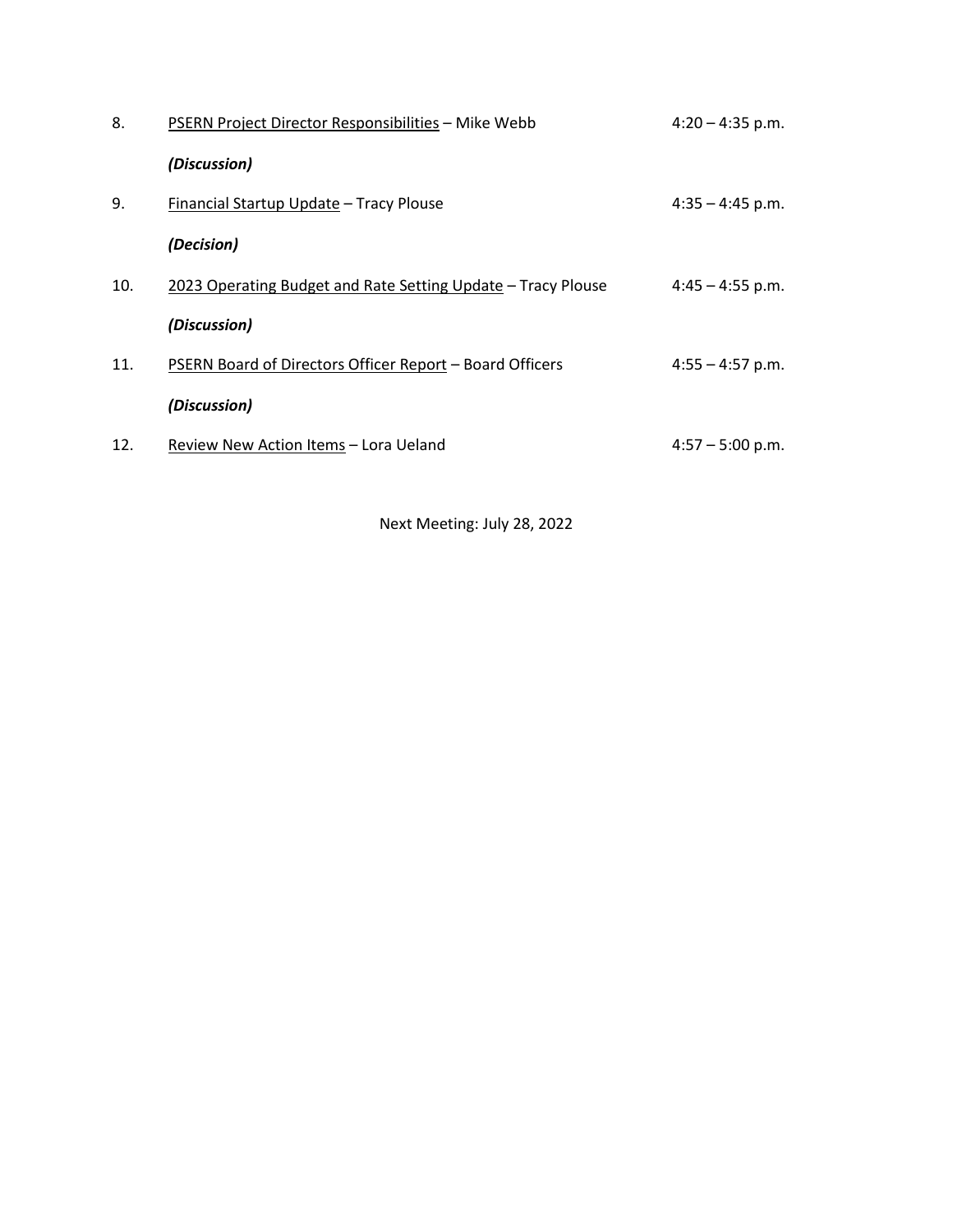

### **Meeting of the PSERN Board of Directors – Meeting Minutes**

### **(Monthly Meeting)**

**Location:** Microsoft Teams Meeting

**Date:** Thursday, May 26, 2022

**Time:** 4:00 p.m. – 4:53 p.m.

**Teams Call:** Members of the public are invited to participate in the virtual meeting by telephone or video by using the following phone number and meeting ID: 1-425-653-6586 Meeting ID: 607 105 419#

#### **Attendees:**

- **Directors:** Lora Ueland (Chair), Harold Scoggins, Kurt Triplett (present for items 7 & 8 only), Dwight Dively, Chris Elwell
- **Alternates:** Kristin Meitzler, Mark Schmidt, (King County does not have an alternate at present.)
- **Other Attendees:** Spencer Bahner, Tom Bloomingdale, Sean Douglas, Adrian Englet, Julia Holden, Hank Krajewski, Dino Lamanna, Christopher Lombard, David Mendel, Mike Nurse, Tracy Plouse, Troy Rector, Michael Webb, Ellen Whitely, Ned Worcester

#### **Agenda Details:**

The agenda has been changed from the original order.

| 1. Call to Order – Lora Ueland              | 4:00 p.m.          |
|---------------------------------------------|--------------------|
| Public Comment – Lora Ueland                | $4:01 - 4:02$ p.m. |
| There were no public comments.<br>$\bullet$ |                    |

3. Executive Director Report – Mike Webb 4:02 – 4:11 p.m.

- Mike Webb presented a report summarizing the activities of the PSERN Operator since the last Board of Directors meeting in March.
- Tracy Plouse started as Finance Manager on May  $16<sup>th</sup>$ .
- An early draft of the Transfer Agreement has been received from King County. Legal counsel is engaged and will review.
- Technical Operations Manager interviews are underway.
- The previously presented staffing plan is dependent on King County approving eight full-time employees in 2022.
- Workspace and vehicle acquisition underway. Lead time for vehicles is approximately one year.
- Upcoming Board topics:

**June**

- o Update and/or approval on facility acquisition.
- o Update on the 2023 budget and service fee process.
- o Approval of Phase 2 financial advisory project.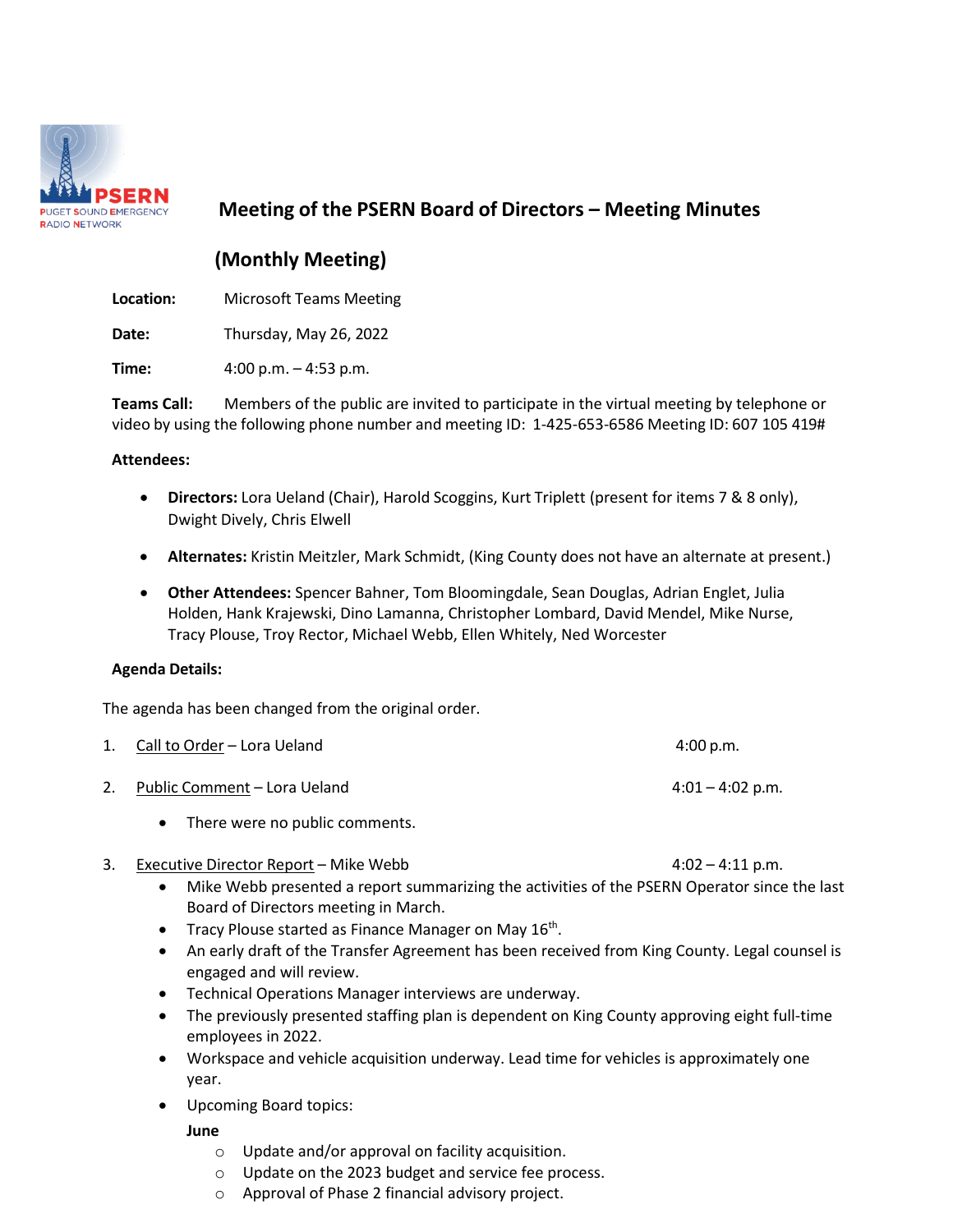**July**

- $\circ$  Planning a budget workshop in mid-July. Will be half a day during week of July 11th.
- o Full update of Board Workplan.
- o Approval of significant procurements for IT systems and vehicles.

#### **August**

- $\circ$  Update on 2023 budget and service fee process, including revised draft budget & rates.
- Timing of budget workshop week of July to be determined by polling Directors, Alternates and other attendees.
- 4. Startup Spending Update Tracy Plouse 1988 1998 1998 111 4:11 4:14 p.m.

- Spending is tracking under the 2022 baseline
	- $\circ$  Consulting projects and IT systems will start in the second and third quarters.
	- o This spending excludes any additional operational startup expenses.
	- $\circ$  Still forecasted to end 2022 with spending as defined in baseline admin startup budget.
- Future change to reporting format to incorporate technical/operational startup funds.
- 5. Phase 1 Financial Advisory Report (Clark Nuber) Mike Nurse 4:14 4:25 p.m.
	- Report provides guidance related to certain financial considerations that will need to be addressed as the PSERN Operator comes online in late 2022.
	- Financial Management System and Related Issues
		- $\circ$  Important decision to be made– Accrual, Cash, or Modified Cash basis of accounting. *(The presentation was paused as the Board addressed previous agenda items.)*
- 6. Roll Call Julia Holden **4:25 4:26 p.m.** 
	- Kurt Triplett joined at 4:25. Quorum noted.
- 7. Approve the Minutes Lora Ueland  $4:26 4:28$  p.m. *(Decision: Motion to approve the minutesfrom the 04-28-22 Monthly Meeting of the PSERN Board of Directors)*
	- **MOTION**: A motion was made to approve the minutes of the meeting held on April 28, 2022, by Dwight Dively. Harold Scoggins seconded it. Members unanimously approved the motion.
- 8. Operational Startup Funding Approval Mike Webb 4:28 4:32 p.m.
	- The plans for technical and operational staff and associated funding requirements were reviewed at previous Board meetings.
	- The PSERN Joint Board approved the request for an additional \$1.2 M in startup funding.
	- **MOTION:** Chief Scoggins made a motion that the PSERN Operator Board approve staffing and spending plans and authorize hiring and other expenditures, as defined in the March and April 2022 reports, up to \$1.2 M in addition to previously approved startup funding. Dwight Dively seconded the motion. Members unanimously approved the motion.
	- Kurt Triplett departed at 4:32.
- 9. Phase 1 Financial Advisory Report (Clark Nuber) Mike Nurse 4:32 4:42 p.m. *(This agenda item was continued after the Board addressed previous agenda items)*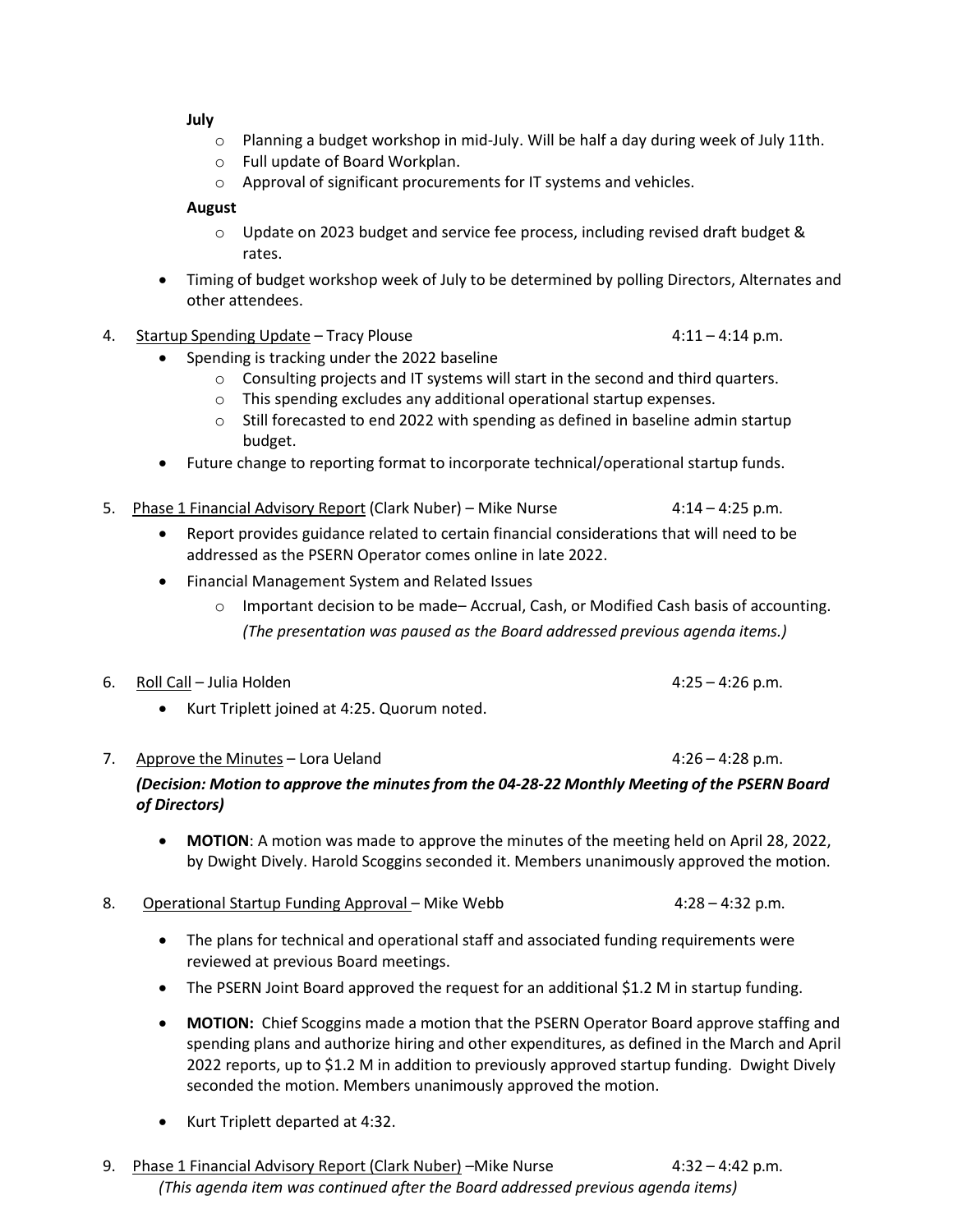- Financial Management System and Related Issues (*continued*)
	- $\circ$  Cost allocation methodology should be reviewed to ensure consistent usage reporting among members.
	- $\circ$  Consensus is needed between the Board of Directors and management on the need for the establishment of a reserve for capital replacement, estimation and reporting on asset retirement obligations, cost allocation methodology, need to account for pension liability and post-retirement benefits, capital transfer methodology, and lease accounting.
	- $\circ$  Accounting software should be selected that meets the governmental reporting and security requirements.
- Staffing
	- $\circ$  Outsourcing all or part of the financial management work should be considered as long as the result is complete independence from any other organizations.
- Policies and Procedures, Governance
	- $\circ$  Accounting policies and procedures could be drawn from other organizations existing policies and modified to meet PSERN's needs.
	- o A risk assessment process should be considered.
	- $\circ$  The control environment is the foundation of internal control responsibilities. Separation of duties is key to internal controls.
	- $\circ$  Recurring month-end and year-end procedures that are reviewed by management and the Board of Directors.
	- $\circ$  The Board of Directors' governance responsibilities requires independence from management, oversight of policy and procedure development, and practice of fiduciary responsibility.
	- o Technology security policies and procedures are critical and should be assessed.
	- $\circ$  Suggestions that may need to be addressed in the next version of the procurement policy.
	- $\circ$  Future phases will cover PSERN budget and cost allocation, asset transfer process, guidance for forecasting operating costs, policies and procedures development, internal controls, and possibly audit assistance.

|     | 10. PSERN Board of Directors Officer Report - Board Officers | $4:42 - 4:43$ p.m. |
|-----|--------------------------------------------------------------|--------------------|
|     | No officer reports.                                          |                    |
| 11. | Review Action Items - Lora Ueland                            | $4:43 - 4:45$ p.m. |

- Budget workshop to be scheduled for week of July 11th. Erin Clarke to send out poll soliciting availability of Directors, Alternates and other attendees.
- A procurement policy review will be added as an action item.
- An action item and decision log will be developed.

Next Meeting: June 23, 2022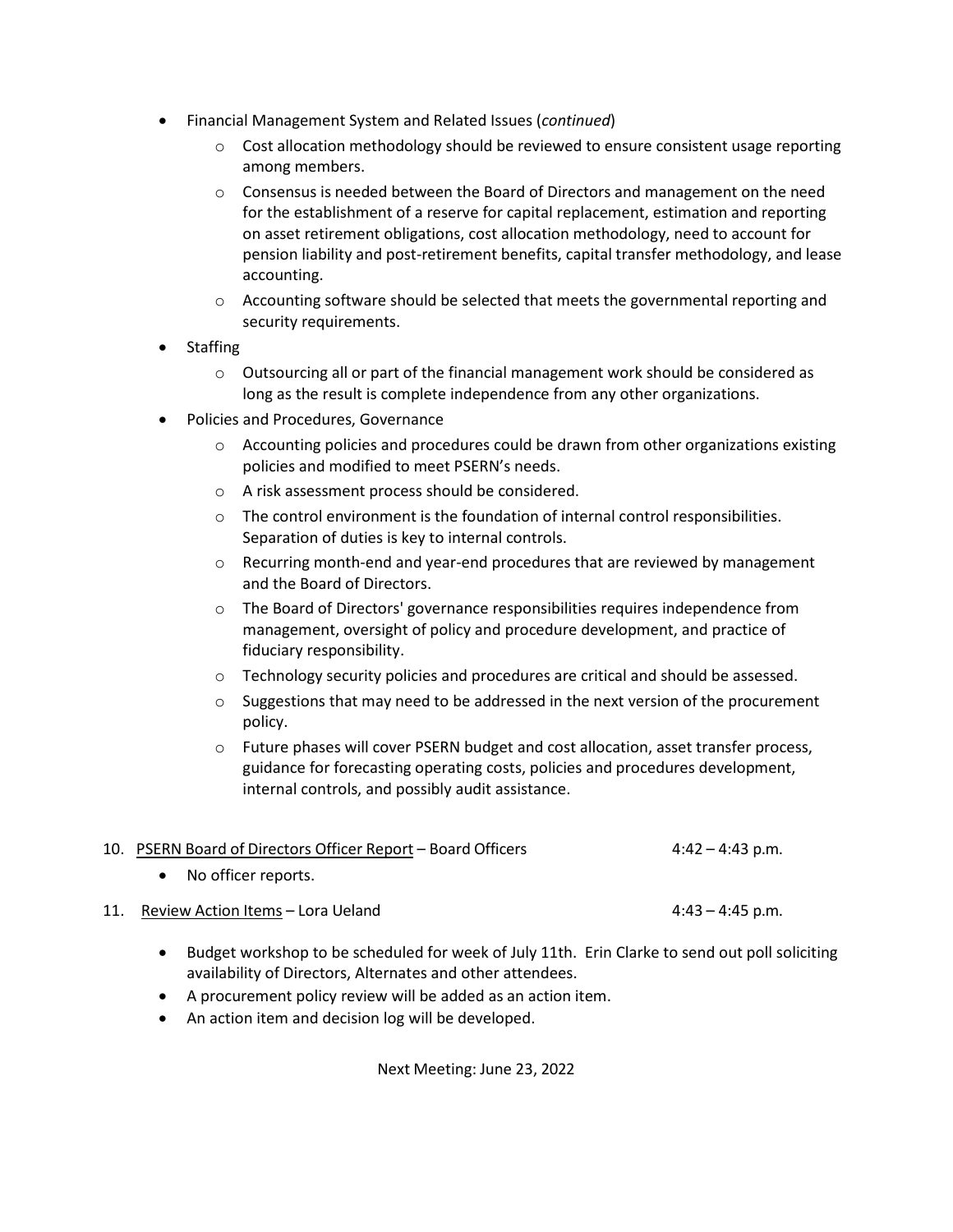# PSERN Board of Directors Staff Report Agenda Item #6



**Title:** Executive Director Report – June 2022 **Meeting Date:** June 23, 2022 **PSERN Staff Contact:** Michael Webb, Executive Director **Action:** Discussion

#### **SUMMARY:**

This report provides a summary of the activities of the PSERN Operator since the last report to the Board at the May 2022 meeting.

#### **ANALYSIS:**

#### PSERN Project to Operator Transition

- Monthly operational planning meetings involving the King County and Seattle radio shops and the PSERN Project and Operator are continuing.
- There have been no further developments regarding Project to Operator transition this month.

#### Staffing/Hiring

- Second round interviews for the Technical Operations Manager position were held during the week of May 30th:
	- o 2 candidates were interviewed.
	- $\circ$  An offer was presented to the preferred candidate and was subsequently declined.
	- o The next steps in this recruitment are currently being discussed with KCIT HR.
- With additional funding now approved, work on developing job specifications for technical and operational roles is beginning.

#### Financial Startup

- A separate report is provided that discusses several matters related to PSERN Operator financial startup, including:
	- o Recommendation on accounting methodology.
	- o Overview of alternatives for cash management and investment services.
	- o Financial policy and procedure development.
	- Acquisition of financial management software
- An RFP letter for financial management software has been issued to several firms, with proposals requested by June 15<sup>th</sup>
	- $\circ$  A decision on recommended solution/vendor is expected by the July meeting.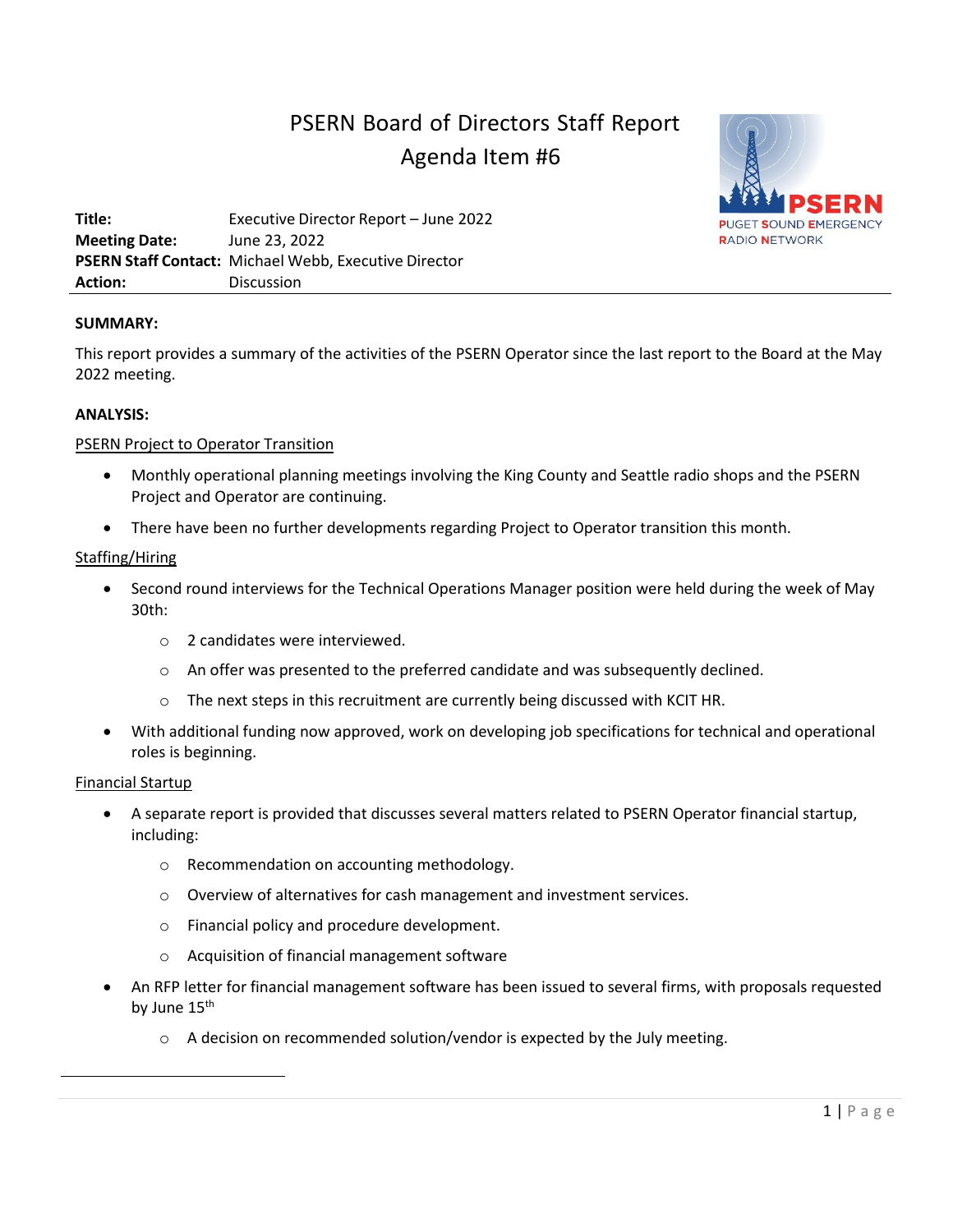#### 2023 Operating Budget and Service Fee Development

- A separate report is provided that provides an update on work underway.
- Based on discussion at the April board meeting, a budget workshop is being organized for the week of July  $11^{th}$ :
	- $\circ$  This will be scheduled in the afternoon of either Monday, July 11<sup>th</sup> or Friday, July 15<sup>th</sup>.

#### Records Management

- Pacifica Law Group have provided a draft records management policy/procedure for the Operator.
	- $\circ$  Comments have been provided and a meeting is being scheduled to review/discuss.
	- o Once the document has been updated, it will be routed to the Board for discussion and/or approval, as required.

#### BoD Workplan Updates

- The latest full workplan update was provided to the Board at the January 2022 meeting.
- A full update of the workplan will be prepared for the regular July board meeting.
- No workplan items have been completed since the last update in May.
- Work is currently underway on the following items:
	- o (17) Determine place of employment (office/location).
		- **See below.**
	- $\circ$  (9) Determine what services will be contracted out and what will be done in-house.
	- o Develop coordinated (Project/Operator) stakeholder communications plan.
	- o Adopt and implement internal financial controls, policies, procedures and processes.
	- o (25) Procure business suite software (financial management system).
	- o Open PSERN Operator deposit account(s).

#### Workspace/Facility

- A representation agreement with NAI Puget Sound Properties for real estate brokerage services has been received and is being reviewed:
	- $\circ$  The intention is that once the agreement is executed, this firm will represent and assist the PSERN Operator with its acquisition of a leased operational facility.
- The timelines for identifying a facility and executing the lease will extend into July/August, although occupancy is still targeted for the October-November timeframe.

#### Upcoming Board Meeting Topics

- Topics expected to be brought forward over the next 3 board meetings include the following:
	- o July 2022:
		- **Decision on Project Director responsibilities.**
		- Approval of any decisions coming from the Budget Workshop.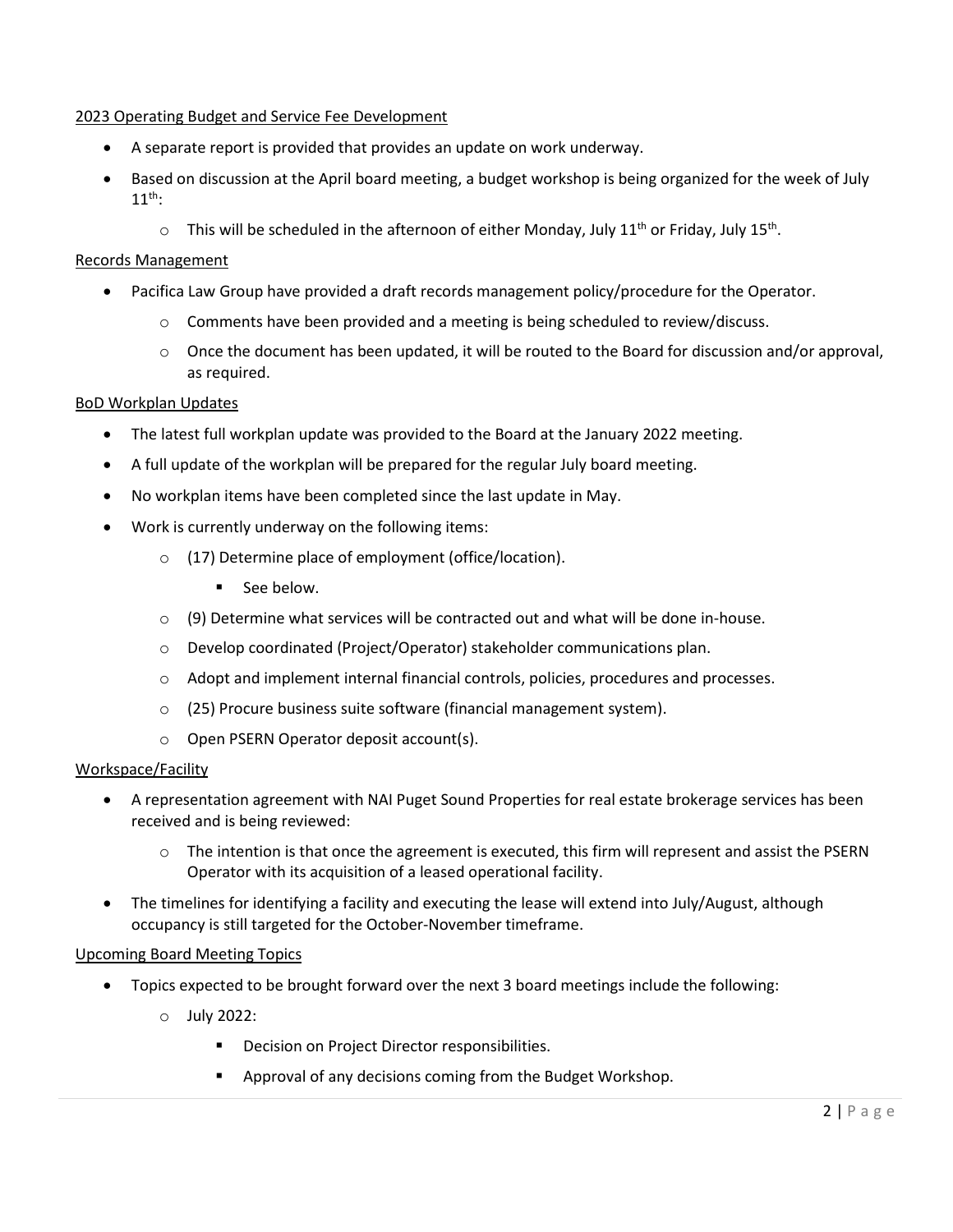- **Update and/or approval on facility acquisition/lease.**
- Full update of Board Workplan.
- **Update and/or approval of significant procurements, as required.**
- o August 2022:
	- Update on 2023 budget and service fee development.
	- **Update and/or approval of significant procurements, as required.**
- o September 2022:
	- Update on 2023 budget and service fee development.
- These topics are in addition to the regular standing items, including the Action Item Log, Executive Director's report and Startup Spending Update.
- A special meeting (budget workshop) is being scheduled for the week of July  $11^{th}$ .

#### **CONCLUSION:**

This report has provided a summary of the work undertaken by the PSERN Operator since the previous report in May.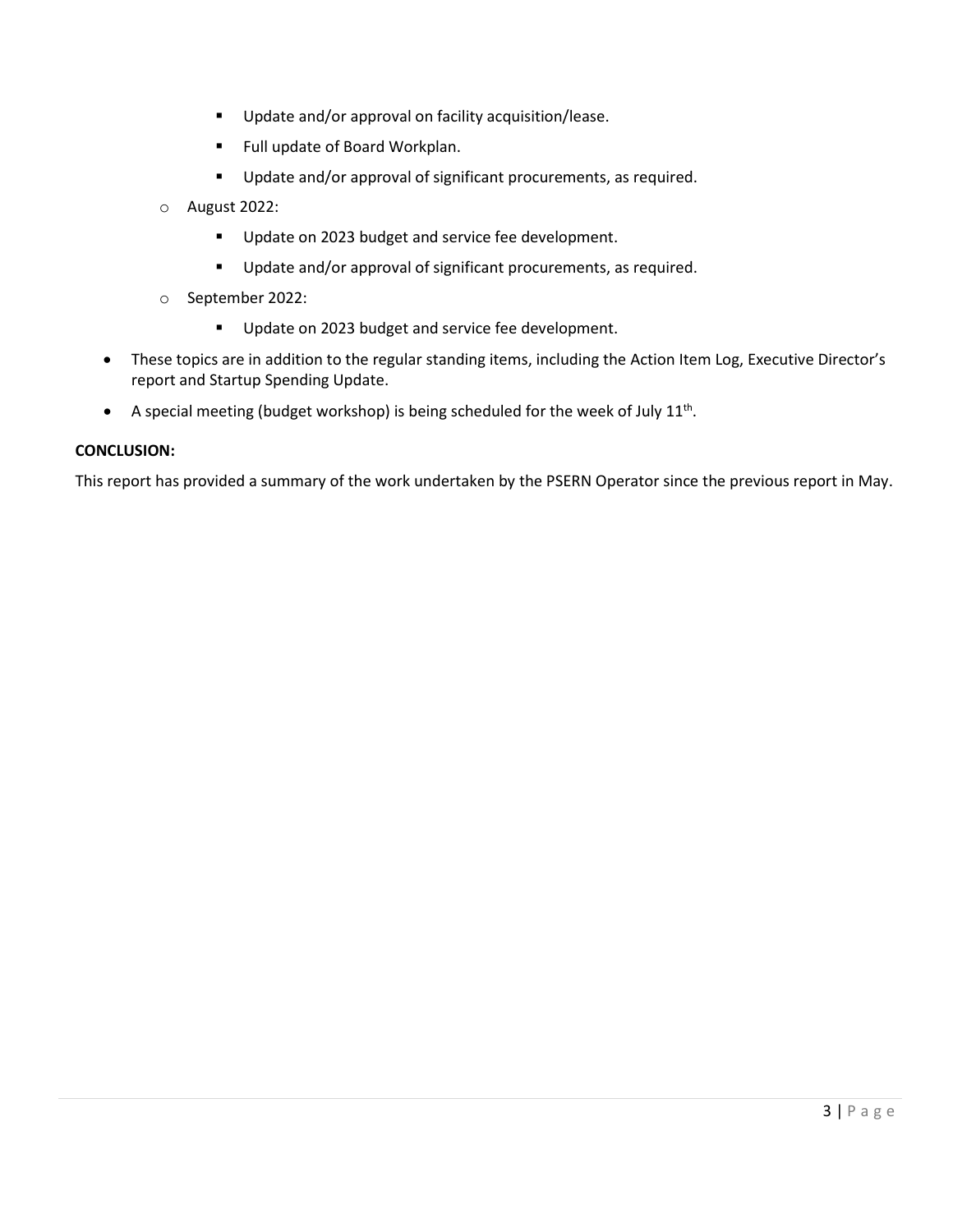#### **SUPPORTING DOCUMENTATION:**

None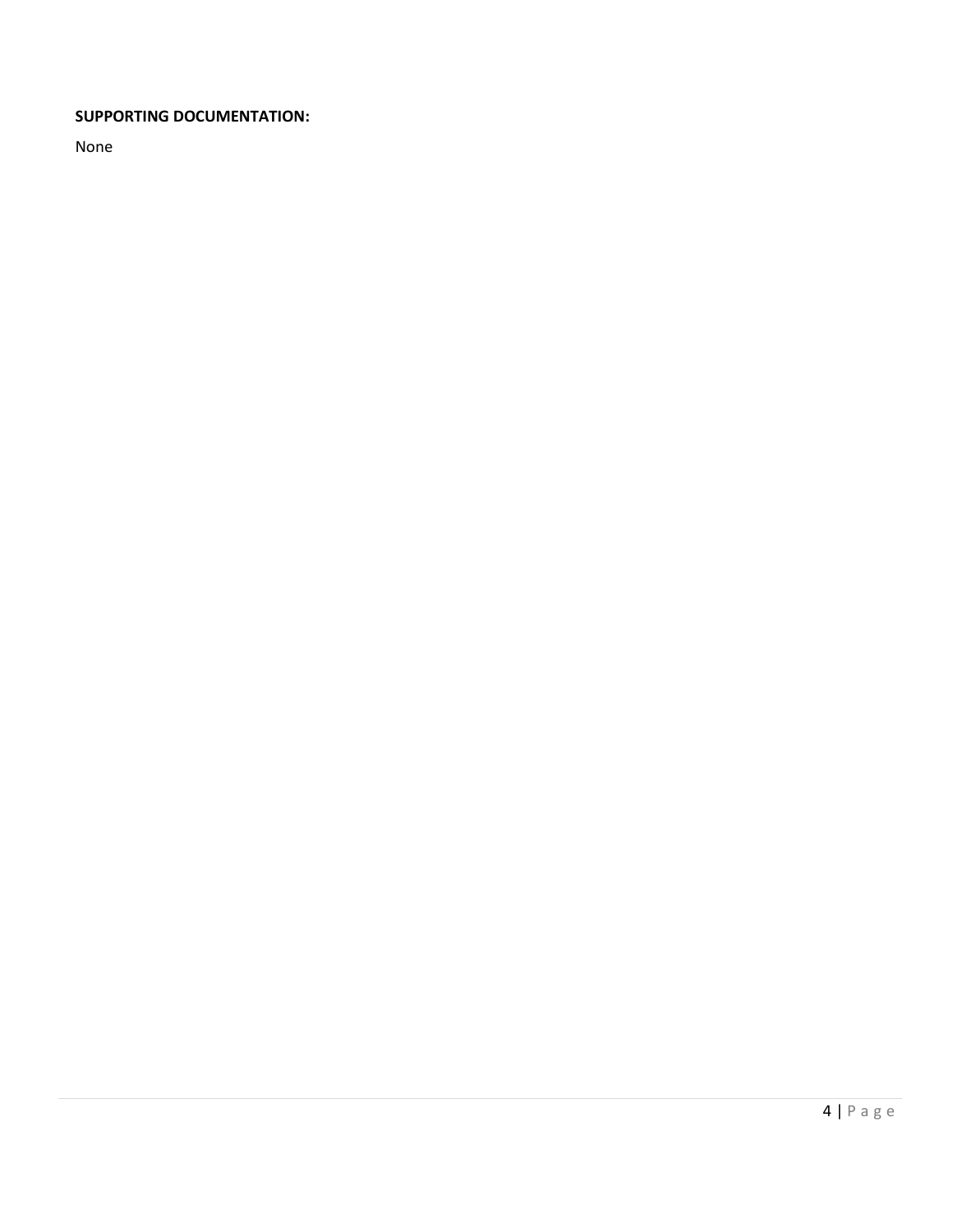# PSERN Operator Board of Directors Staff Report - Agenda Item #7

| Title:                | Startup Spending Update - June 2022 |
|-----------------------|-------------------------------------|
| <b>Meeting Date:</b>  | June 23, 2022                       |
| <b>Staff Contact:</b> | Tracy Plouse, Finance Manager       |
| <b>Action:</b>        | Discussion                          |



#### **SUMMARY:**

This report provides an update on PSERN Operator start-up expenditures to the end of May 2022, and a forecast of expenditures to Full System Acceptance at the end of March 2023.

#### **BACKGROUND:**

As discussed in the January 2022 report to the Board (Start-up Staffing and Spending Plan), in the absence of a financial management system and supporting policy and processes for PSERN, the Executive Director will provide monthly status reports/updates at each Board meeting that describe:

- Year-To-Date spending against the baseline spending plan (for administrative start-up).
- Revisions to expenditure forecasts, including cost estimates and timing.

Currently, all PSERN Operator expenditures are being recorded against specific expense codes within the broader PSERN Project accounts/funds in the King County financial system (Oracle). One project code exists for each of the two budgets, administrative and operational. Reports can be run on demand to show expenditures/transactions coded against the Operator.

At the point the PSERN Operator has its own financial management system later in the fall of 2022, standardized or pro forma financial reports will be provided on a regular basis to be determined by the Board.

#### **ANALYSIS:**

Appendix A provides a summary of the Year-to-Date spending of the PSERN Operator as of the end of May 2022. Spending to date is currently on-track and/or below the estimates provided in the baseline spending plan.

The following notes apply:

- The 2023 forecast is for 3 months, as it is based on FSA occurring at the end of March 2023. However, it should be noted that this date is expected to delay significantly. As a result, the startup spending plan will need to be re-profiled in the coming months.
- Staffing spending is shown as tracking under forecast as the Finance Manager started May 16th (budget is based on April  $1<sup>st</sup>$ ). It is not expected that a Technical Operations Manager will start by July  $1<sup>st</sup>$ , as currently budgeted.
- The majority of expenditures to date are staffing and benefits, with small expenditures for legal services, King County IT services, financial consulting services and miscellaneous administrative expenses (e.g. business license fees)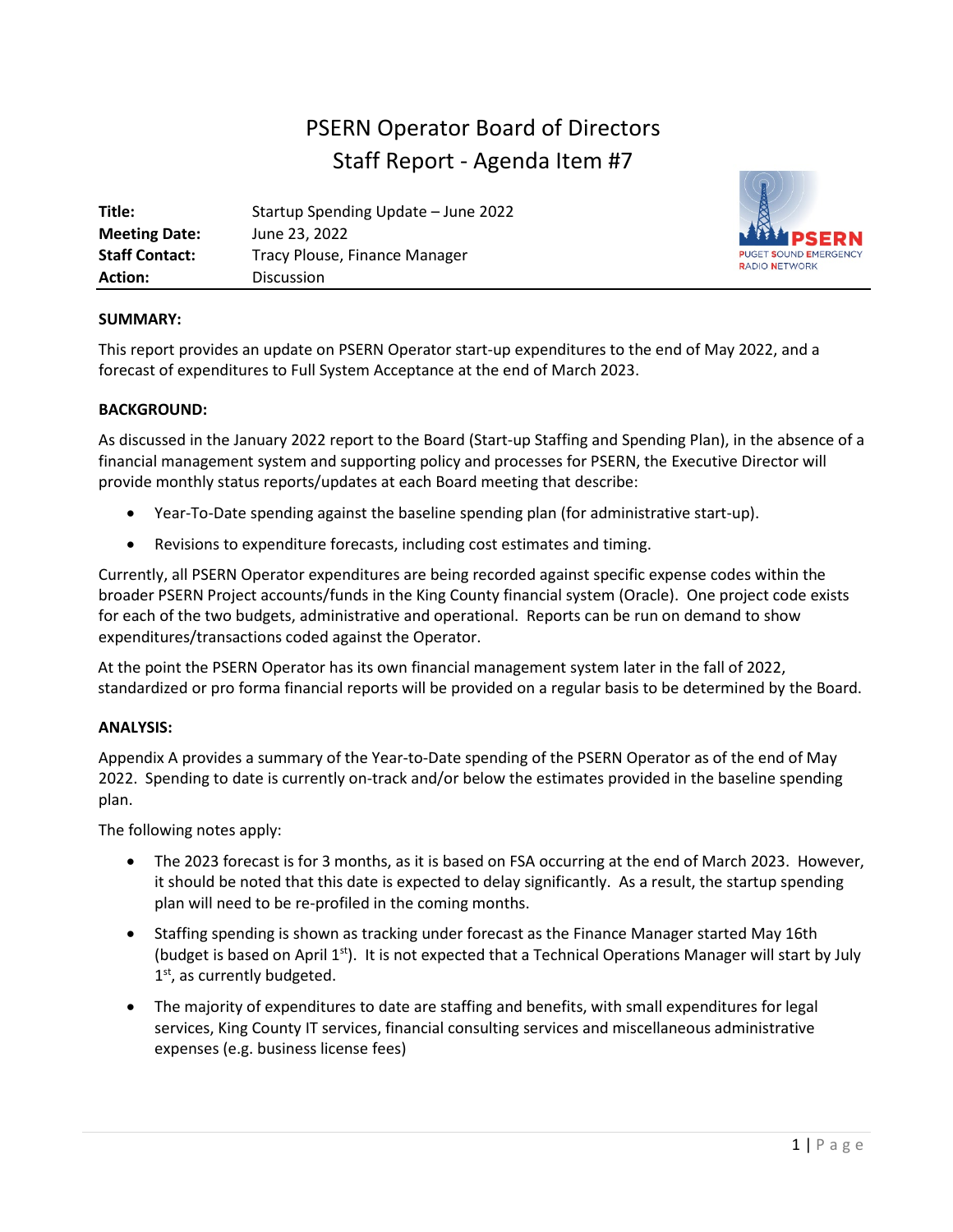#### **CONCLUSION:**

This report provides an update on administrative and operational start-up expenditures to the end of May 2022 and a revised forecast of expenditures to Full System Acceptance at the end of March 2023. Spending to date is on-track or below the estimates provided in the baseline spending plan, however it is recognized that the spending plan will need to be re-profiled to consider the expected slippage in the FSA date.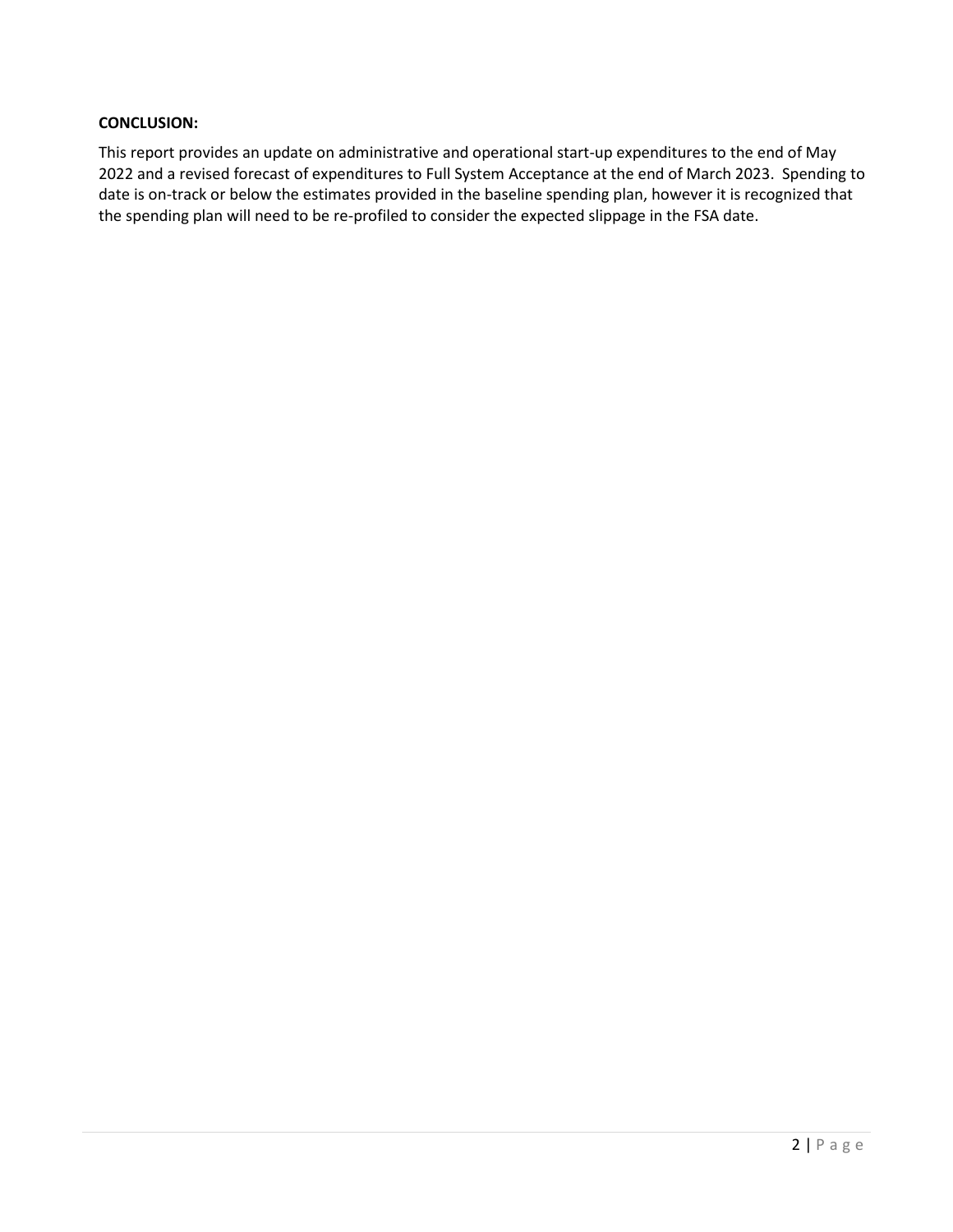#### **SUPPORTING DOCUMENTATION:**

#### **Appendix A: PSERN Operator Spending (Year-to-Date and Forecast) – May 2022**

A summary of expenditures to end of May 2022 and forecasted expenditures during PSERN's startup phase in 2021, 2022 and 2023 (prior to FSA), are provided in the table below.

This covers the administrative staffing and initiatives discussed in the January 2022 report as reflected in the approved baseline expenditure plan indicated in the table. A new table representing the \$1,210,295 operations startup spending plan has been added to Appendix A. As of May 2022 no funds have been expended. The table will be updated every month once transactions post to that account.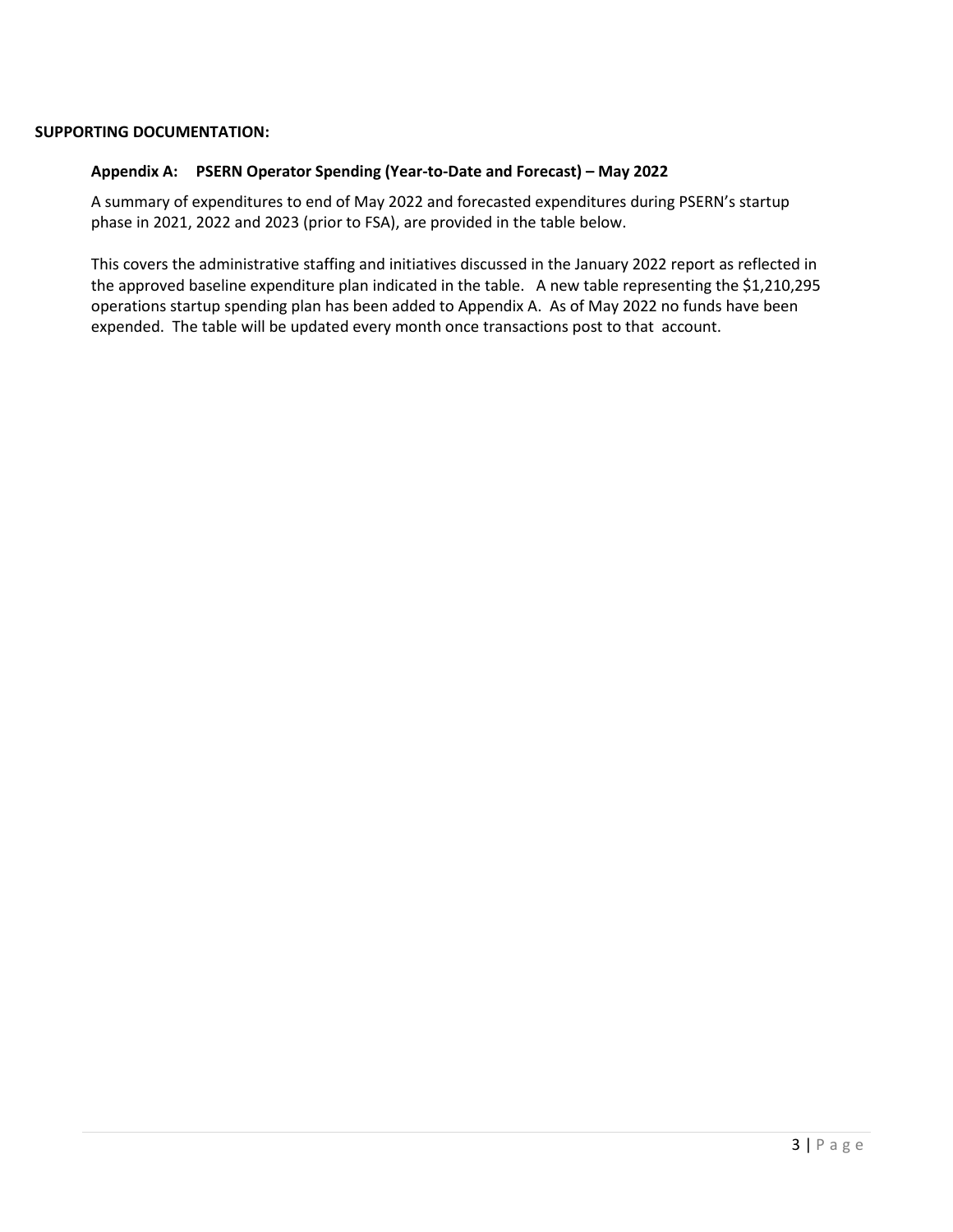| <b>Admin Startup Funding</b>        |                  |               |                          |         |         |             |                     |                             |                     |            |                      |            |                      |            |                         |                |
|-------------------------------------|------------------|---------------|--------------------------|---------|---------|-------------|---------------------|-----------------------------|---------------------|------------|----------------------|------------|----------------------|------------|-------------------------|----------------|
|                                     | $May-22$<br>2022 |               | 2022                     |         | 2022    |             | 2022                |                             | 2023                |            | <b>Total Startup</b> |            | <b>TOTAL Startup</b> |            |                         |                |
| <b>Item</b>                         |                  | (actual)      |                          | (YTD)   |         | (forecast)  |                     | (baseline)                  |                     | (variance) |                      | (baseline) |                      | (forecast) |                         | (baseline)     |
| Salary & Benefits                   | \$               | 38,560        | \$                       | 167,757 | \$      | 661,000     | \$                  | 667,800                     | Ś.                  | (6,800)    | \$                   | 342.000    | \$                   | 1.049.308  | \$                      | 1,049,500      |
| Insurance                           |                  |               | $\zeta$                  |         | Ś.      | 5,000       | $\mathsf{S}$        | 5,000                       | \$                  |            | $\zeta$              | 1,500      | Ś.                   | 9,988      | Ś.                      | 10,000         |
| <b>King County Services</b>         |                  |               | $\zeta$                  |         |         |             |                     |                             | \$                  |            |                      |            |                      |            |                         |                |
| HR, IT Support, Office Lease        | Ś.               | 1.007         | \$                       | 8,105   | $\zeta$ | 54.200      | \$                  | 54,200                      | $\ddot{\mathsf{S}}$ |            | \$                   | 29,900     | Ś.                   | 91.606     | $\zeta$                 | 91,500         |
| <b>Consulting Services</b>          |                  |               | $\zeta$                  |         |         |             |                     |                             | \$                  |            |                      |            |                      |            |                         |                |
| <b>Legal Services</b>               | Ś.               | 1,034         | \$                       | 8,458   | \$      | 86,400      | \$                  | 86,400                      | \$                  |            | \$                   | 28,800     | \$                   | 121,966    | \$                      | 122,000        |
| <b>Financial Advisory</b>           |                  |               | \$                       | 9,148   | \$      | 60,000      | Ŝ.                  | 60,000                      | \$                  |            | \$                   | 30,000     | Ś.                   | 90,000     | Ŝ.                      | 90,000         |
| Security/ Other Consulting          |                  |               | $\zeta$                  |         | \$      | $50,000$ \$ |                     | 50,000                      | \$                  |            | $\ddot{\mathsf{S}}$  | 30,000     | \$                   | 80,000     | $\ddot{\mathsf{S}}$     | 80,000         |
| Office/Administrative Expenses      |                  |               | \$                       | 1,668   | $\zeta$ | 12,900      | $\ddot{\mathsf{S}}$ | 12,900                      | \$                  |            | $\zeta$              | 8,100      | Ŝ.                   | 21,000     | $\zeta$                 | 21,000         |
| <b>Transportation Expenses</b>      |                  |               | $\zeta$                  |         | \$      | 6,500       | $\ddot{\mathsf{S}}$ | 6,500                       | $\ddot{\mathsf{S}}$ |            | \$                   | 3,300      | Ś.                   | 9.800      | Ŝ.                      | 9,800          |
| <b>PSERN-Specific IT Systems</b>    |                  |               | \$                       |         |         |             |                     |                             | \$                  |            |                      |            |                      |            |                         |                |
| Financial/Accounting                |                  |               | $\overline{\xi}$         |         | \$      | 37,700      | $\mathsf{S}$        | 37,700                      | \$                  |            | \$                   | 16,500     | \$                   | 54,200     | $\zeta$                 | 54,200         |
| <b>Asset Management</b>             |                  |               | $\overline{\xi}$         |         | \$      | 54,300      | \$                  | 54,300                      | \$                  |            | \$                   | 16,000     | \$                   | 70,300     | \$                      | 70,300         |
| Service Management                  |                  |               | $\overline{\mathcal{S}}$ |         | Ś.      | 6,000       | Ŝ.                  | 6,000                       | \$                  |            | \$                   | 9,000      | Ŝ.                   | 15,000     | $\zeta$                 | 15,000         |
| IT Equipment (all staff)            |                  |               | $\zeta$                  |         |         |             |                     |                             | \$                  |            | $\zeta$              | 79,400     | Ŝ.                   | 79,400     | Ŝ.                      | 79,400         |
| Vehicle Fit-Out                     |                  |               | $\zeta$                  |         |         |             |                     |                             | \$                  |            | \$                   | 142,000    | Ŝ.                   | 142,000    | $\zeta$                 | 142,000        |
| Technician Tools/Equipment          |                  |               | $\overline{\mathsf{S}}$  |         |         |             |                     |                             | $\zeta$             |            | \$                   | 12,800     | Ŝ.                   | 12,800     | Ŝ.                      | 12,800         |
| <b>TOTAL</b>                        | Ś.               | 40.601        | \$                       | 195,135 |         | \$1,034,000 | \$                  | 1,040,800                   | Ś.                  | (6,800)    | Ś.                   | 749,300    | \$                   | 1,847,367  | \$                      | 1,847,500      |
| <b>TOTAL Startup by Year</b>        |                  |               |                          |         |         |             |                     | \$1,040,800                 |                     |            | \$                   | 749,300    | \$                   | 1,847,367  | Ś.                      | 1,847,500      |
|                                     |                  |               |                          |         |         |             |                     |                             |                     |            |                      |            |                      |            |                         |                |
|                                     |                  |               |                          |         |         |             |                     |                             |                     |            |                      |            |                      |            |                         |                |
|                                     |                  |               |                          |         |         |             |                     | <b>Tech Startup Funding</b> |                     |            |                      |            |                      |            |                         |                |
| <b>Item</b>                         |                  | <b>May-22</b> |                          | 2022    | 2022    |             | 2022                |                             | 2022                |            | 2023                 |            | <b>Total Startup</b> |            | <b>TOTAL Startup</b>    |                |
|                                     |                  | (actual)      |                          | (YTD)   |         | (forecast)  |                     | (baseline)                  |                     | (variance) |                      | (baseline) |                      | (forecast) |                         | (baseline)     |
| Salary & Benefits                   |                  |               | \$                       |         | \$      | 267,285     | \$                  | 267,285                     | \$                  |            | \$                   | 548,609    | Ś.                   | 815,895    | Ś.                      | 815,895        |
| Automobile                          |                  |               | $\zeta$                  |         | \$      | 600l        | $\zeta$             | 600                         | \$                  |            | $\zeta$              | 1,800      | \$                   | 2,400      | $\zeta$                 | 2,400          |
| <b>King County Services</b>         |                  |               | $\overline{\xi}$         |         |         |             |                     |                             |                     |            |                      |            | \$                   |            | $\overline{\mathsf{S}}$ |                |
| Services/non-labor costs            |                  |               | $\overline{\mathcal{S}}$ |         | \$      | 13,075      | $\zeta$             | 13,075                      | \$                  |            | \$                   | 28,001     | $\dot{\mathsf{S}}$   | 41,075     | $\zeta$                 | 41,075         |
| <b>Other Office Costs</b>           |                  |               | \$                       |         |         |             |                     |                             |                     |            |                      |            | \$                   |            | \$                      |                |
| <b>Tenant Improvements</b>          |                  |               | \$                       |         | \$      | 200,000     | \$                  | 200,000                     | \$                  |            | \$                   |            | \$                   | 200,000    | Ś.                      | 200,000        |
| <b>Office Lease &amp; Utilities</b> |                  |               | $\overline{\mathcal{S}}$ |         | \$      | 39,000      | Ś.                  | 39,000                      | \$                  |            | \$                   | 39,000     | Ŝ.                   | 78,000     | Ŝ.                      | 78,000         |
| Vehicle Lease & Operating           |                  |               | \$                       |         | \$      | 3,275       | $\zeta$             | 3,275                       | \$                  |            | \$                   | 9,825      | \$                   | 13,100     | $\zeta$                 | 13,100         |
| Vehicle Aqcuisition & Fuel          |                  |               | $\zeta$                  |         | \$      | 5,288       | $\zeta$             | 5,288                       | \$                  |            | $\ddot{\mathsf{S}}$  | 36,863     | Ŝ.                   | 42,150     | $\zeta$                 | 42,150         |
| Travel, Training, Misc Supplies     |                  |               | $\zeta$                  |         | \$      | 4,000       | $\zeta$             | 4,000                       | \$                  |            | $\zeta$              | 10,000     | \$                   | 14,000     | $\zeta$                 | 14,000         |
| <b>Cell Phones</b>                  |                  |               |                          |         | \$      | 1,200       | $\zeta$             | 1,200                       | \$                  |            | $\zeta$              | 2,475      | Ŝ.                   | 3,675      | $\zeta$                 | 3,675          |
| <b>TOTAL</b>                        |                  |               | $\zeta$                  |         | \$      | 533,722     | $\mathsf{\dot{S}}$  | 533,722                     | \$                  |            | $\zeta$              | 676,572    | Ŝ.                   | 1,210,295  | S.                      | 1,210,295      |
| <b>TOTAL Startup by Year</b>        |                  |               |                          |         |         |             | \$                  | 533,722                     |                     |            | \$                   | 676,572    | Š.                   | 1,210,295  | \$                      | 1,210,295<br>ď |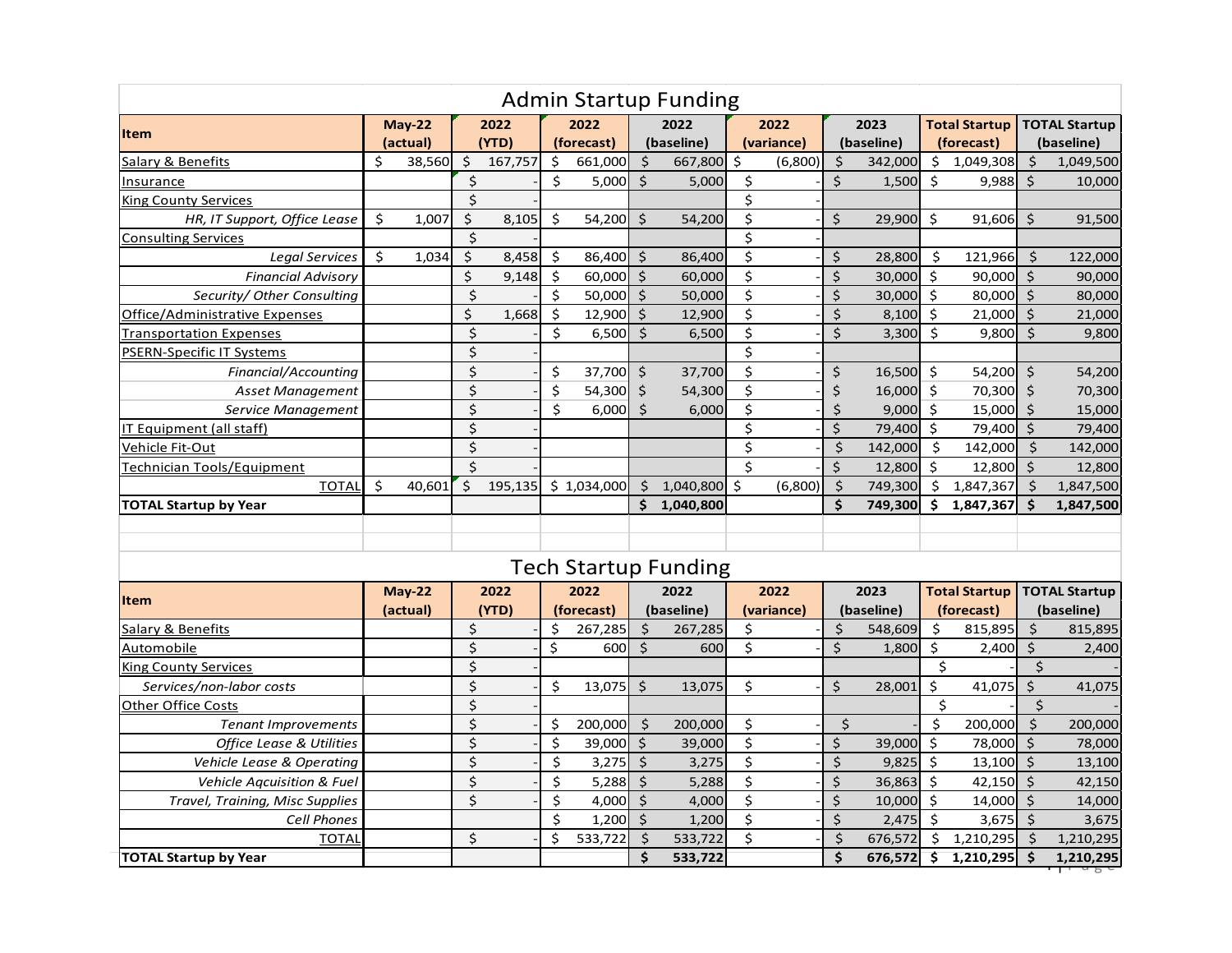# PSERN Operator Board of Directors Staff Report - Agenda Item #8

| Title:                | <b>PSERN Project Director Responsibilities</b> |
|-----------------------|------------------------------------------------|
| <b>Meeting Date:</b>  | June 23, 2022                                  |
| <b>Staff Contact:</b> | Michael Webb, Executive Director               |
| <b>Action:</b>        | <b>Discussion</b>                              |



#### **SUMMARY:**

This report discusses the proposed reassignment of PSERN Project Director responsibilities to the PSERN Operator Executive Director. This topic is also the subject of a separate report to the Project Joint Board at the June meeting. The PSERN Operator Board is being requested to discuss and consider this proposed reassignment of responsibilities.

#### **BACKGROUND:**

As discussed in the staff report presented to the PSERN Joint Board at the June 2022 meeting, recent organizational changes in King County IT have affected the leadership of the PSERN Project. Project staff are currently performing many of the Project Director's responsibilities on an interim basis, however a long-term solution is needed.

Several options to address this challenge have been considered and evaluated, and Project staff are requesting the Joint Board to consider assigning those responsibilities to the PSERN Operator Executive Director.

As per the PSERN Operator ILA section 4.4 (g), The PSERN Operator Board of Directors has the power to "Direct the activities of the Executive Director". Furthermore, the Executive Director duties are specified in section 6.1 of the Operator ILA and provided for reference in Appendix A.

#### **ISSUES:**

Assuming the Joint Board approves the recommendation of Project staff discussed above, the Operator Board needs to consider and address the following issue:

#### **Issue #1: Does the PSERN Operator Board support assigning the PSERN Project Director responsibilities to the PSERN Operator Executive Director?**

#### **ANALYSIS:**

There are clear and significant benefits to the Project, as described in the report to the Joint Board.

From the perspective of the PSERN Operator, there are both benefits and risks associated with the proposed reassignment of responsibilities.

#### Benefits:

- Closer alignment and coordination between the activities of the Project and the Operator organizations between now and the wind-down of the Project, leading to a smoother transition of operational responsibilities as radio user agencies transition.
- Improved ability to optimize spending and resource deployment plans for both organizations and avoid overlap of responsibilities during the Operator startup phase.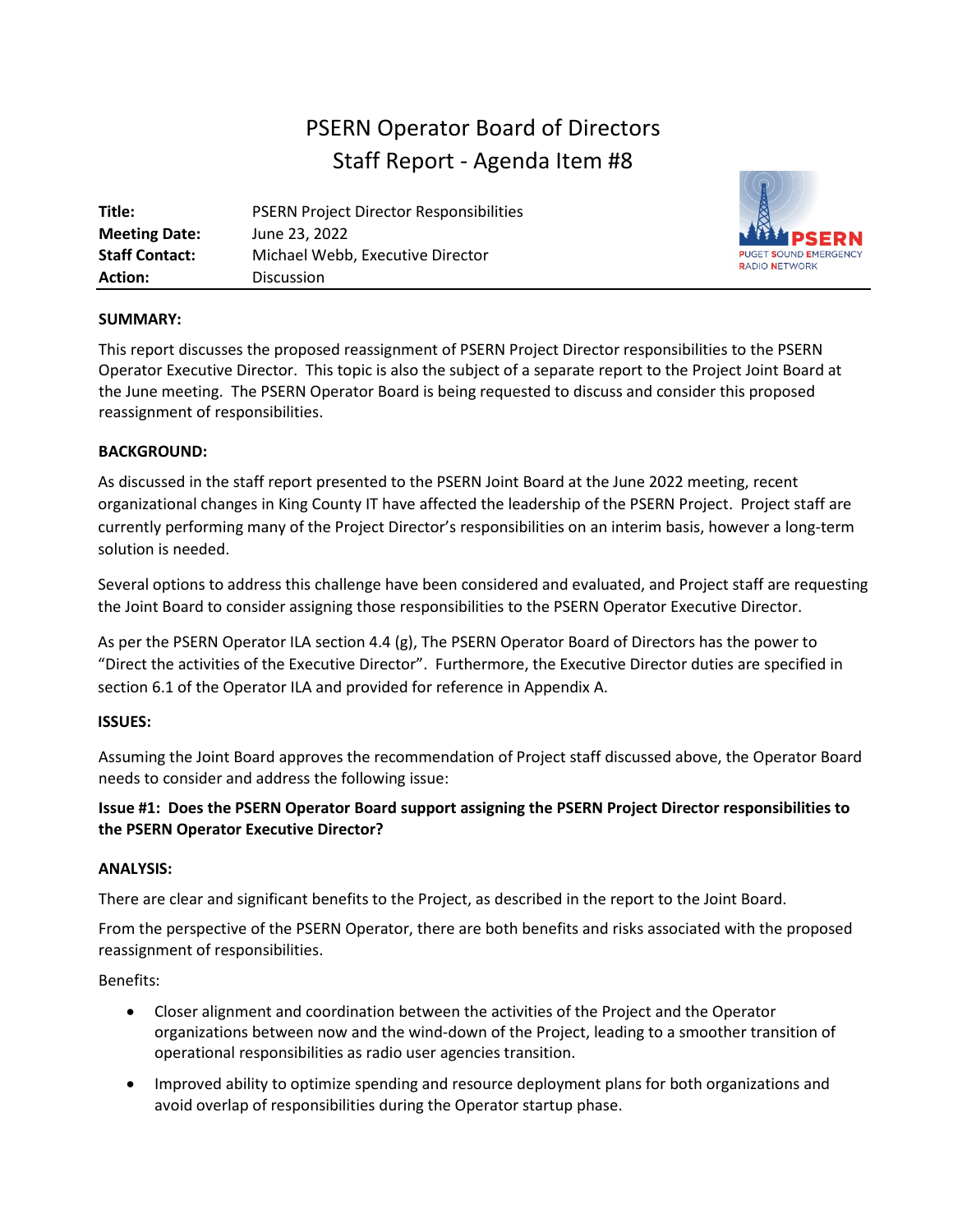Risks:

- Significant increase in the workload of the Executive Director, which will have the effect of delaying progress on PSERN Operator startup activities, including hiring of staff, establishment of operational and administrative policies and procedures, and acquisition of support systems, equipment and facilities.
- Potential for conflict between the two sets of responsibilities.

In considering or assessing these benefits and risks, it is important to consider the current status of the Project and the planned transition of PSERN operational responsibilities from the Project to the Operator. As defined in both ILAs, the timing of the transition is currently set at the "Full System Acceptance" (FSA) milestone defined in the Motorola contract. Currently, FSA is forecast for April 2023, but is expected to delay further.

As discussed in the April 2022 report to the Board (Operational Startup Funding Requirements), the PSERN Operator will be exposed to financial risk if FSA is delayed significantly past the end of March 2023. To mitigate this risk, the Board has been requested to consider fixing the date at which PSERN service fees commence, which would be the same date at which the PSERN Operator becomes operationally responsible for the network. However, it is not clear at the present time what this date should be due to uncertainty in the Project schedule.

Because of this uncertainty and the associated financial implications, it is highly likely that PSERN Operator startup activities will need to delay relative to the timeline in the April 2022 report. This will reduce the impact of the first risk discussed above, although it is impossible to quantify the impact until a revised timeline is established.

A further mitigation of this risk will occur once the PSERN Technical Operations Manager is hired, enabling many of the operational startup activities to be assigned to that person.

There are two potential areas of conflict that may arise:

- Any transaction involving the PSERN Operator and the County, such as the PSERN Transfer Agreement
- Discussions involving transfer of Project funds to the Operator

These will require the Executive Director to be recused from participation in the County's consideration of such matters, along with assigning someone else to represent the County's interests.

#### **RECOMMENDATIONS:**

Overall, I support the proposed reassignment of Project Director responsibilities as discussed above and in the Joint Board report. I agree with the discussion in the staff report presented to the Joint Board regarding the feasibility and appropriateness of trying to recruit a new, dedicated Project Director given the experience to date.

Moreover, I feel that recruiting and hiring efforts should be focused on recruiting for positions and skillsets that will be required by the Operator organization over the long term, given the impending ramp-up in operational responsibilities of both the Project and Operator organizations as radio users transition to the new network.

As indicated above, significant work is needed to establish a revised project schedule and FSA date. This will gate two additional activities/decisions affecting the PSERN Operator:

• A decision (by both Boards) on when to transfer operational responsibility and commence collection of PSERN service fees.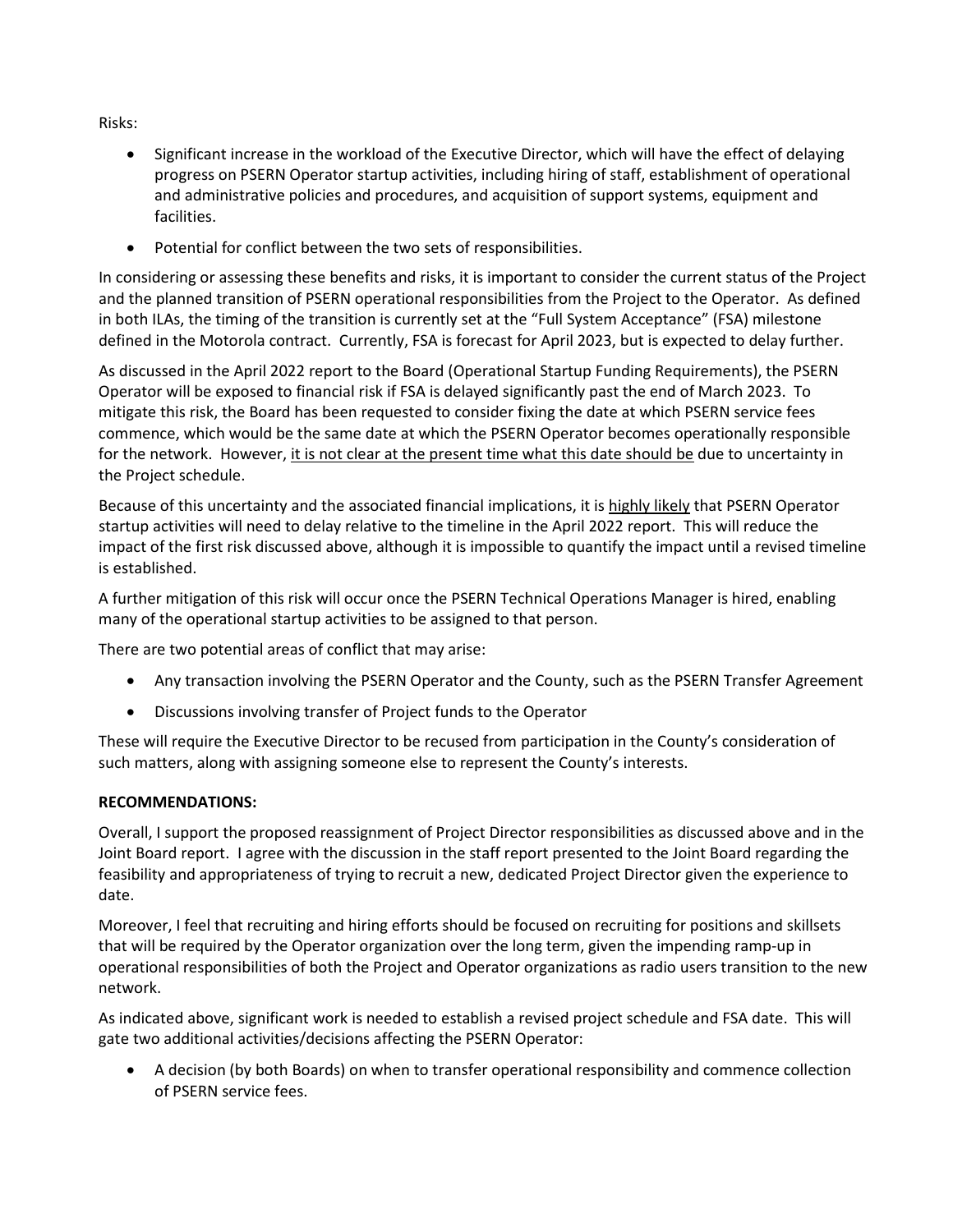• Revising the PSERN Operator technical/operational startup plan and timing, in consideration of the Project schedules.

At this point, the Operator Board is being requested to discuss and consider this proposed reassignment of responsibilities. Depending on the Joint Board discussion and the Operator Board's feedback at the June meetings, this issue is expected to come back for decision at the July meetings.

#### **CONCLUSION:**

This report has discussed the proposed reassignment of PSERN Project Director responsibilities to the PSERN Operator Executive Director. As PSERN Operator Executive Director, I support the proposal but recognize there are certain risks that need to be considered, along with significant work to be undertaken to develop a coordinated, revised plan and timeline for the Project and Operator startup.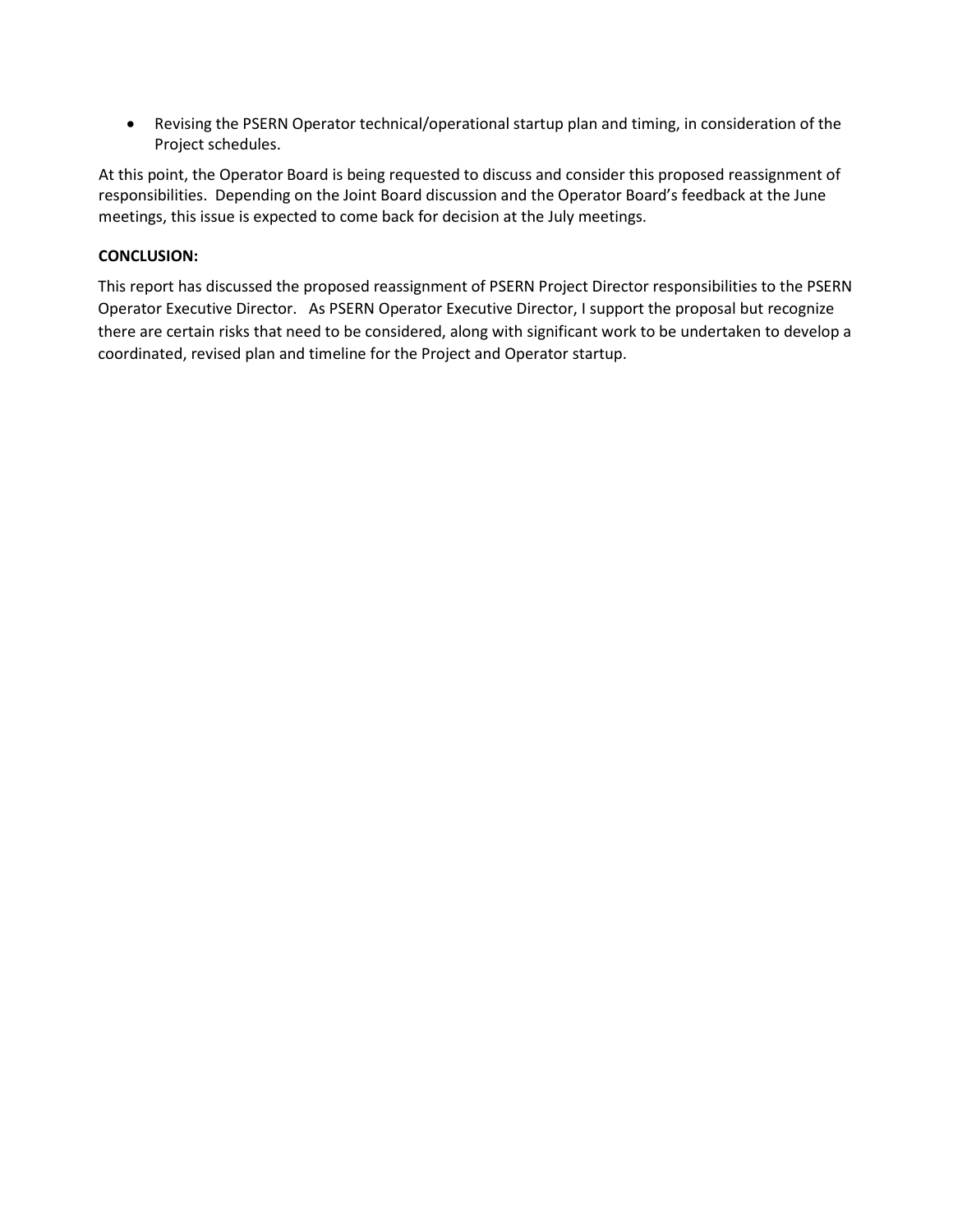#### **SUPPORTING DOCUMENTATION:**

#### **Appendix A: Executive Director Duties**

*Ref: Operator ILA, section 6.1*

The Executive Director shall:

a. Manage the PSERN Operator's day-to-day activities consistent with applicable policies, procedures, and standards;

b. Retain appropriate PSERN Operator staff either through the direct hire of such staff or through an agreement with an agency to provide such staff;

c. Hire, evaluate, supervise, discipline, and terminate staff in compliance with applicable budget, policies, procedures, agreements and standards;

d. Propose and administer Annual Budgets including a contingency;

e. Consistent with applicable budget and procurement policies adopted by the Board, approve expenditures and sign contracts in amounts as established by the Board of Directors without additional approval of the Board of Directors;

f. Track the performance of PSERN systems and Services;

g. Provide support to the Board of Directors;

h. Recommend policies, procedures, and standards, and changes thereto, including without limitation policies governing the procurement of goods, services, public works and improvements, staffing and emergency responses;

i. Provide written monthly reports to the Board of Directors describing the PSERN Operator's budget status, PSERN System performance against targets, partial or full PSERN System outages, purchases equal to or greater than \$10,000, and usage statistics;

j. Maintain and manage records in accordance with applicable state and federal laws and regulations;

k. Prepare an annual report for the PSERN Operator as required by RCW 23.95.255; and

l. Perform other duties as assigned by the Board of Directors.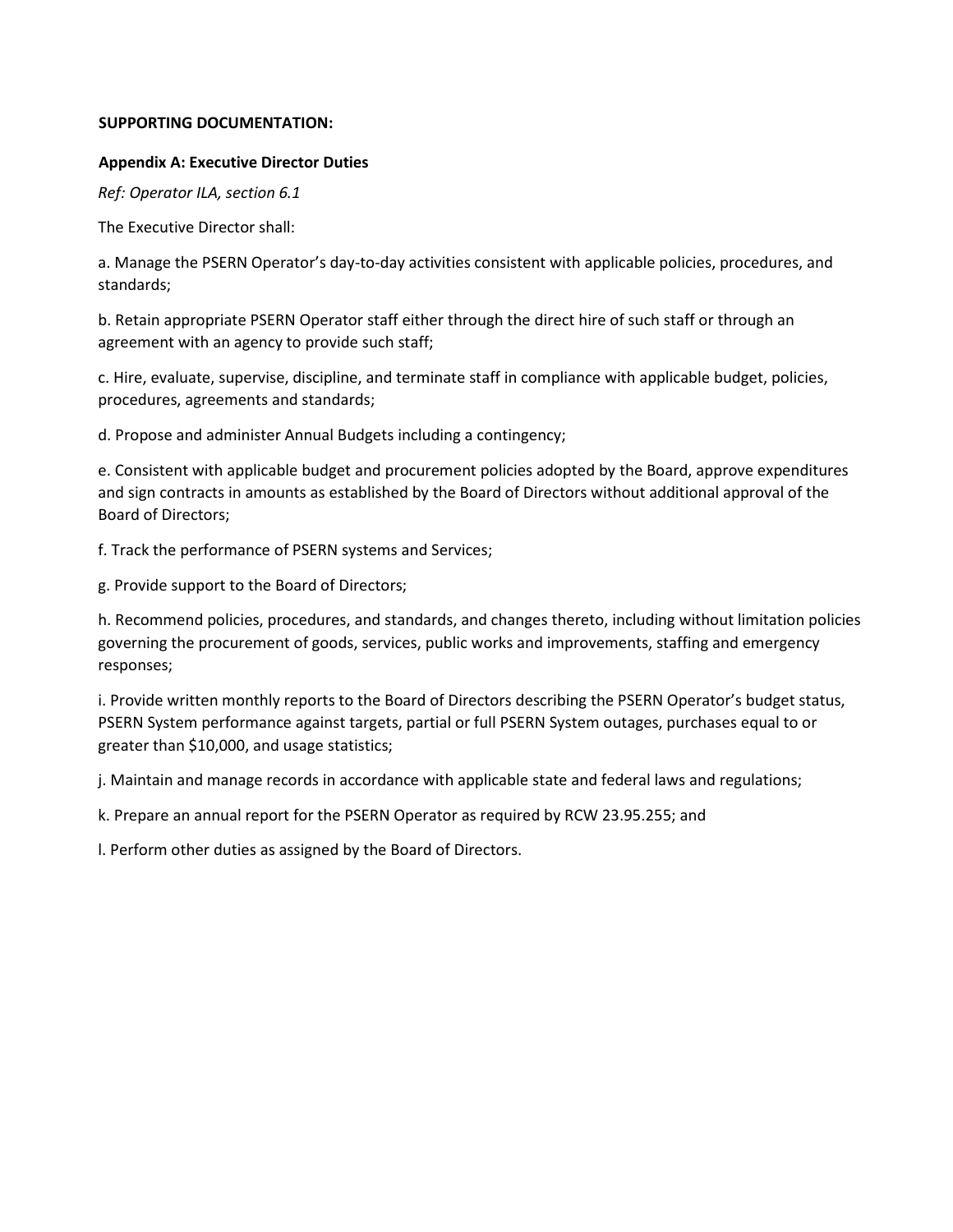# PSERN Board of Directors Staff Report Agenda Item #9



**Title:** Financial Startup Update – June 2022 **Meeting Date:** June 23, 2022 **PSERN Staff Contact:** Tracy Plouse, Finance Manager **Action:** Discussion/Decision

#### **SUMMARY:**

This report provides a summary of recent work undertaken and the decisions that need to be made regarding financial systems startup, including adoption of an accounting methodology, the selection of a financial software system and cash management services.

#### **BACKGROUND**

PSERN needs to establish its financial management processes, policies and systems in order to be able to commence operations. The staff report "Staffing and Spending Plan" (January 2022) report identifies the need for the PSERN Operator to establish a financial management system and supporting policy and process as a matter of urgency.

The staff report "Acquisition of Financial Advisory Services" (January 2022) describes the Phase 1 – Financial Start-Up Advisory scope of work to be performed by Clark Nuber. That phase has been completed and the report was presented to the Board in May 2022. In that report the pros and cons of selecting an accounting basis (cash vs. accrual) were discussed. Cash management and investing was identified in the report as on one of the top 12 most important areas around which to build and implement financial controls. A list of financial/accounting software programs was presented in the report as well as transaction, security, accounting period, journal entry and reporting considerations.

#### **ISSUES:**

To establish the PSERN Operator's financial management capabilities, the Board should consider and address the following issues:

#### **Issue 1: What accounting methodology should the PSERN Operator adopt?**

**Issue 2: How should the PSERN Operator manage its cash and investments?**

**Issue 3: What other work is needed to setup the Operator's financial management capabilities?** 

#### **ANALYSIS:**

The following analysis and discussion addresses the issues identified in the previous section.

#### **Issue 1: What accounting methodology should the PSERN Operator adopt?**

It is the recommendation of PSERN Operator staff that PSERN adopt the accrual basis of accounting. This recommendation is made for the following reasons: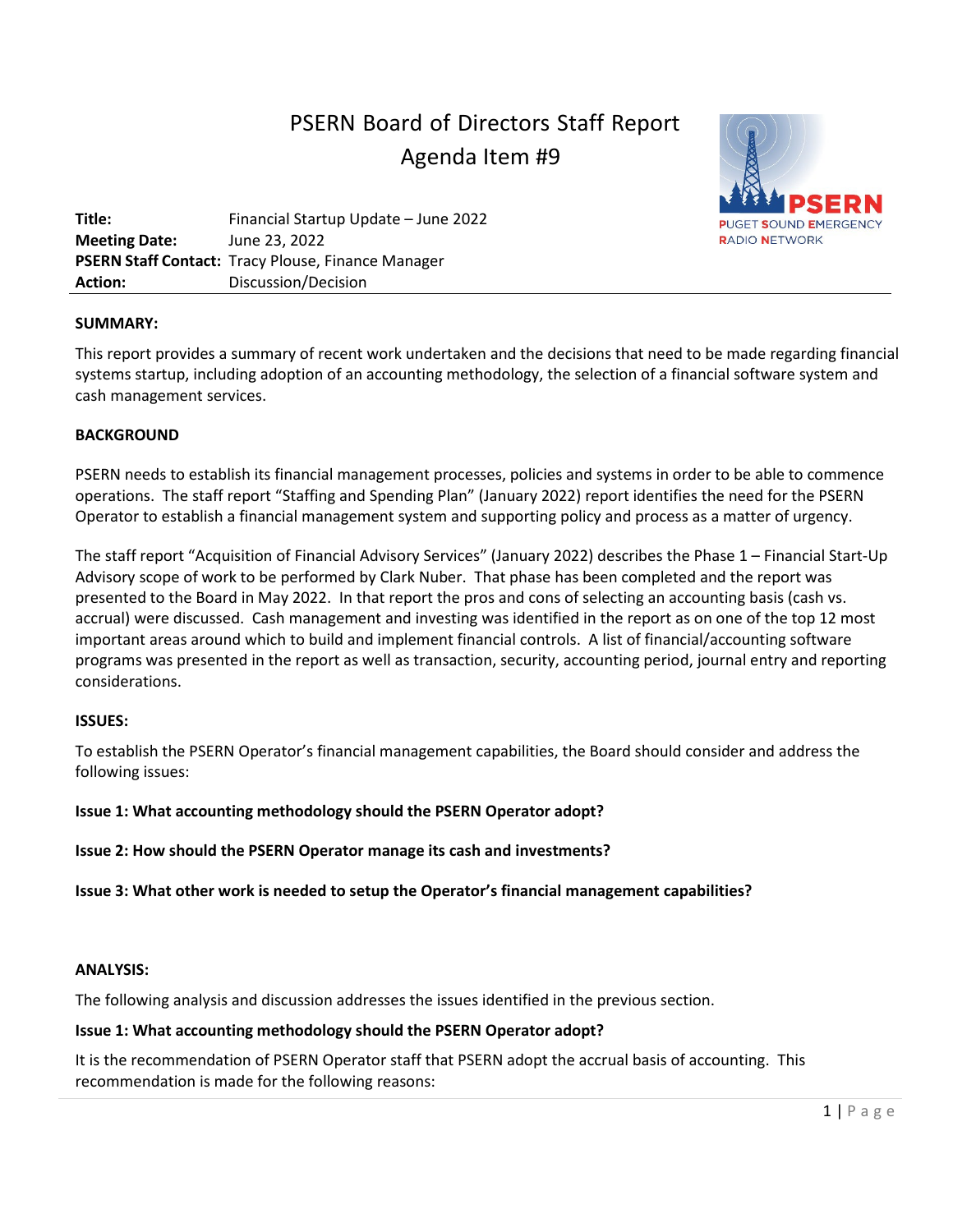• The Washington State BARS Manual section 3.1.1.40 states the following:

#### **Proprietary funds**

**Code 400 - Enterprise Funds** - *may* be used to report any activity for which a fee is charged to external users for goods or services. Enterprise funds are *required* for any activity whose principal revenue sources meet any of the following criteria:

- Debt backed solely by a pledge of the net revenues from fees and charges.
- *Legal requirement to recover cost.* An enterprise fund is required to be used if the cost of providing services for an activity including capital costs (such as depreciation or debt service) must be legally recovered through fees or charges.
- *Policy decision to recover cost.* It is necessary to use an enterprise fund if the government's policy is to establish activity fees or charges designed to recover the cost, including capital costs (such as depreciation or debt service).
- The Washington State Auditor's Office's *Audit Connection* blog dated April 20, 2018 expresses concerns that local governments are failing to use an enterprise fund and gives the direction of GASB 34 stated above [\(When should I use enterprise funds? -](https://sao.wa.gov/when-should-i-use-enterprise-funds/) Office of the [Washington State Auditor\)](https://sao.wa.gov/when-should-i-use-enterprise-funds/).
- If we choose to follow GASB (Government Accounting Standards Board) and establish an enterprise fund (recommended), GASB requires that all accounting for this fund use GAAP full accrual accounting.
- The accrual basis of accounting accounts for transactions when they occur. Revenues are recorded when earned and expenditures are recorded when incurred, regardless of when the related cash is received or disbursed. Expenditures are matched to associated revenues. This allows for a better picture of the organization's economic resources.

### **Issue 2: How should the PSERN Operator manage its cash and investments?**

The Washington State Auditor's BARS manual states that any moneys which are not required for immediate expense should be invested by action of the governing body. State law limits the types of investments allowable for local governments. In addition, local governments are only allowed to have depository bank accounts with qualified public depositaries. The management of cash and investing involves the analysis of short term and long-term cash requirements to meet obligations, determine the amount of cash to be invested and the best way to invest that cash. This requires staff to analyze cash and investments on a daily or weekly basis, moving funds between cash and investments.

Most local governments similar to the PSERN Operator use their county treasurer's or the state's investment pool to invest funds. For cash, which includes generating Accounts Payable (AP) checks, deposits, and payroll they either use a qualified public depositary or the county treasurer. The King County Treasurer offers services that include investing, management of depositary account, issuance of warrants and payments and use of a credit card program. Cash is invested on a daily basis by their office and is moved from investments to cash when required for payments or issuing of warrants. This eliminates the need for PSERN staff to manage investments.

Since all school districts in the State of Washington are required to use their county treasurer for cash management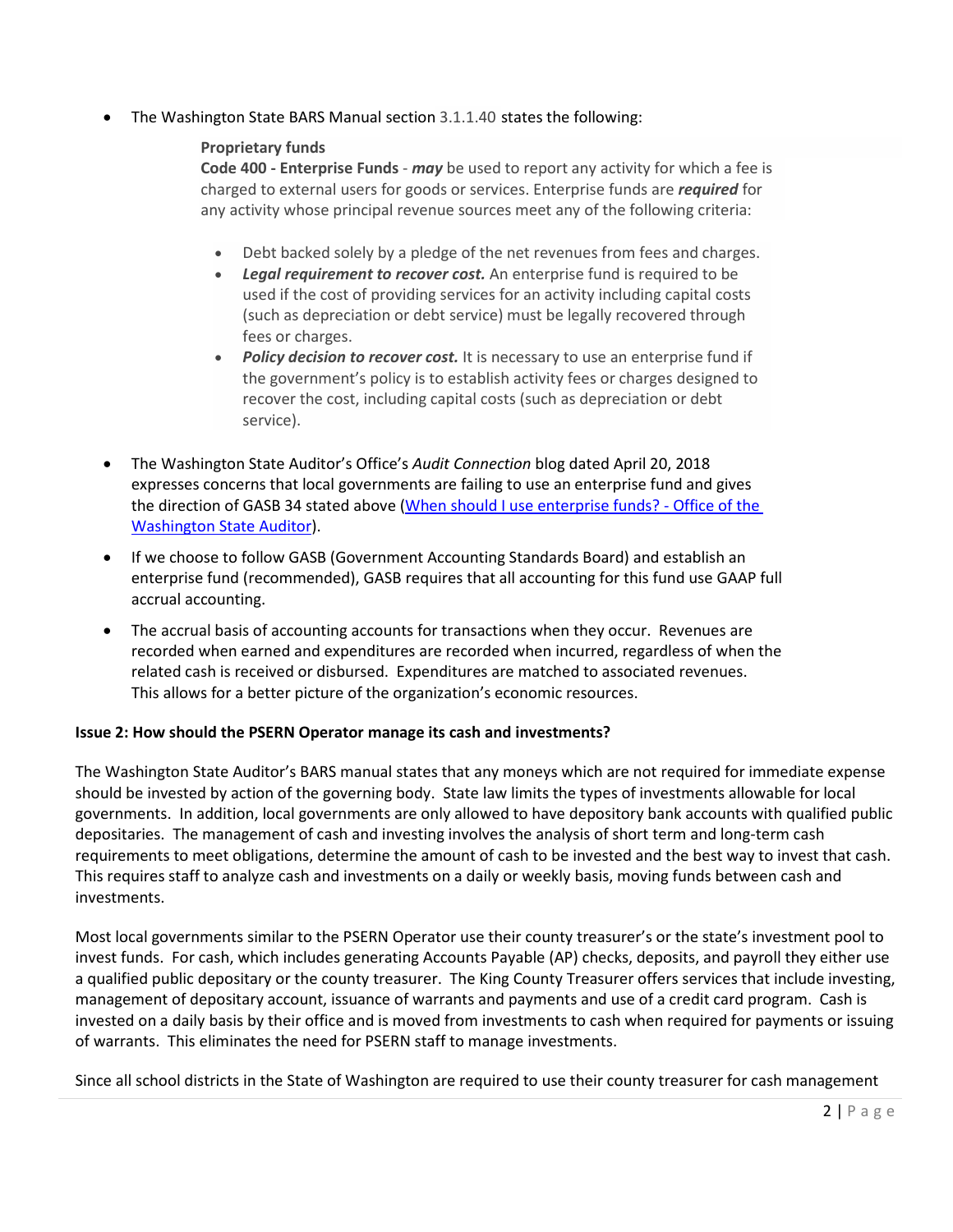and investing, the Finance Manager is well versed in this system. The Executive Director also had a discussion with staff from the King County Treasurer earlier this year regarding their services. The Finance Manager had a further discussion with Eben Sutton (Financial Services Administrator), Mike Smith (Chief Investment Officer) and support staff on May 20, 2022.

The PSERN Operator could also establish a traditional deposit account with a qualified public depositary for deposits, issuance of checks and a credit card program. Cash requirements would then need to be analyzed and excess cash transferred to an investment account or vice versa. If the county treasurer investment pool is used this would entail moving funds from one institution to another. The benefit of using King County Treasurer for cash management is that they will provide this analysis, invest excess cash and transfer from investment accounts when required for AP or payroll. The benefit of using King County's credit card system includes lower fees and potentially higher credit limits. Since the PSERN Operator is a new entity it is possible that commercial banks would limit credit card issuance and limits.

Further analysis will be undertaken (including legal review) and a recommendation to proceed with entering into an agreement with King County Treasurer for cash management services will be provided to the board at the July 2022 meeting. The documents requiring signature will be prepared and presented at that time.

#### **Issue 3: What other work is needed to setup the Operator's financial management capabilities?**

#### Financial Accounting Software Selection

A Request for Proposals (RFP) was sent to vendors that were listed in Clark Nuber's Financial Advisory Phase 1 report. Some of the major areas that the RFP asked for responses to include accounts payable, purchasing, accounts receivable, journal entries, budgeting, payroll and security. The deadline for proposals was June 15, 2022 at 5:00 p.m. The proposals will be analyzed for completeness, the capability to handle the areas mentioned, price, compatibility with BARS and experience. The top 2-3 respondents will be asked for an online demonstration of their software. Once all of the analysis has been done, a vendor will be chosen and an agreement will be negotiated. A further update on progress will be provided to the Board at the July 2022 meeting.

#### Development of Financial Policies and Procedures

Financial Management policies will be developed and will be in one document. The initial list includes budget & financial plan, internal controls, segregation of duties, conflicts of interest, bank account reconciliations, procurement, revenue, expenditures and reserves, capital asset management, cash management & investment, accounting & financial reporting, credit card use, and employee expense reimbursements. These policies will be developed with input and assistance from Clark Nuber, Pacific Law Group, MRSC and similar organizations. The target completion date is October 31, 2022. The procurement, internal controls and credit card use policies will take priority as they pose the largest potential risk.

#### **RECOMMENDATION:**

As a result of the analysis presented, it is recommended that the Board approve the PSERN Operator adopting the accrual basis of accounting for all of the PSERN Operator's funds.

#### **CONCLUSION.**

This report has described three issues: the adoption of an accounting methodology, a discussion of cash management options, and an update of work to be done to set up financial management capabilities. It is recommended that the Board adopt the accrual-based accounting methodology primarily due to the fact that an enterprise fund will need to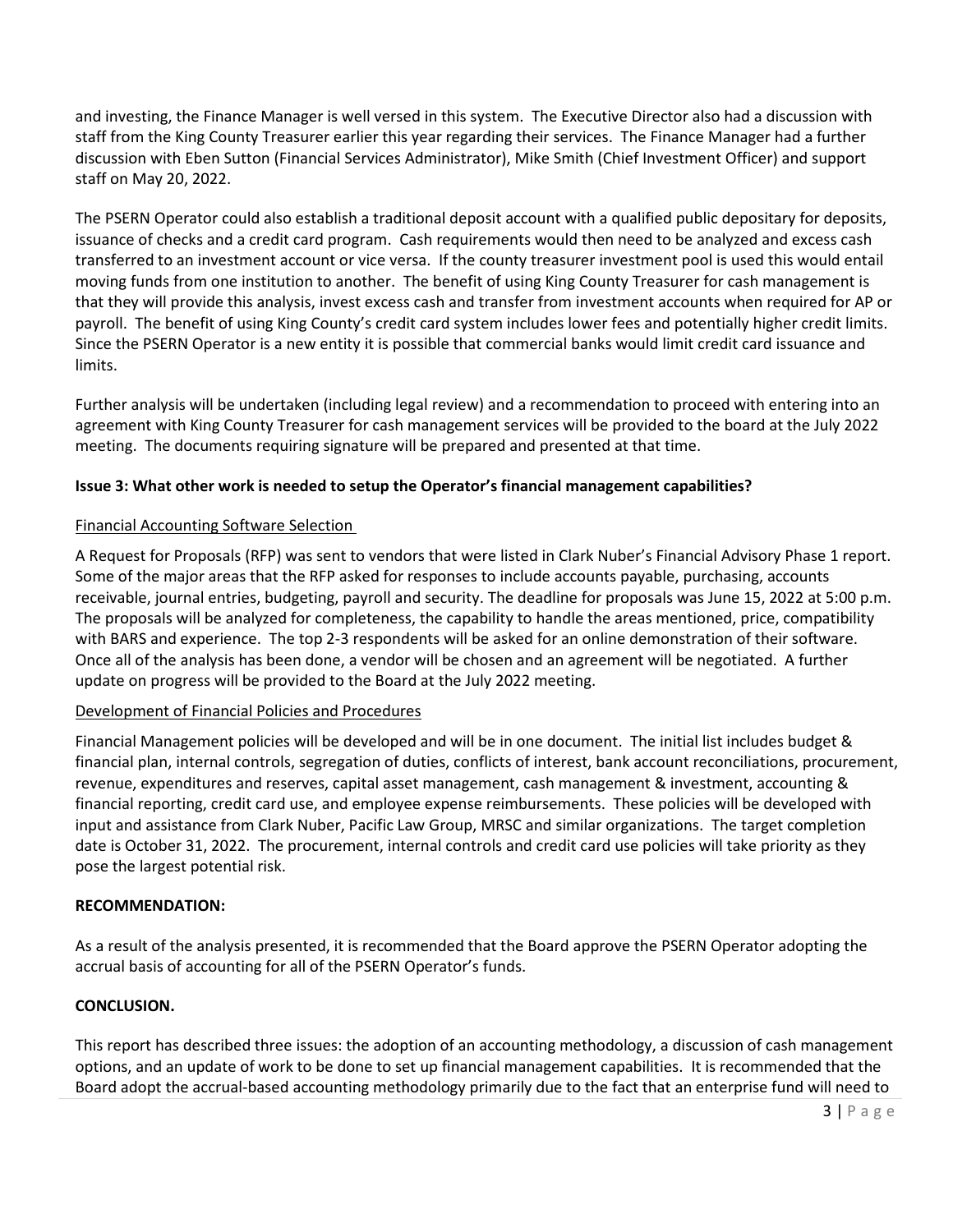be created and enterprise fund accounting requires accrual-based accounting. Cash management options were discussed and a recommendation will be made to enter into an agreement with King County Treasurer to provide these services at the July board meeting. An update on work to be done to set up financial management capabilities summarized policies that will be developed as well as the RFP that was sent to firms regarding financial software. The RFPs will be analyzed and a recommendation for financial software will be made to the Board at the July meeting.

#### **SUPPORTING DOCUMENTATION:**

None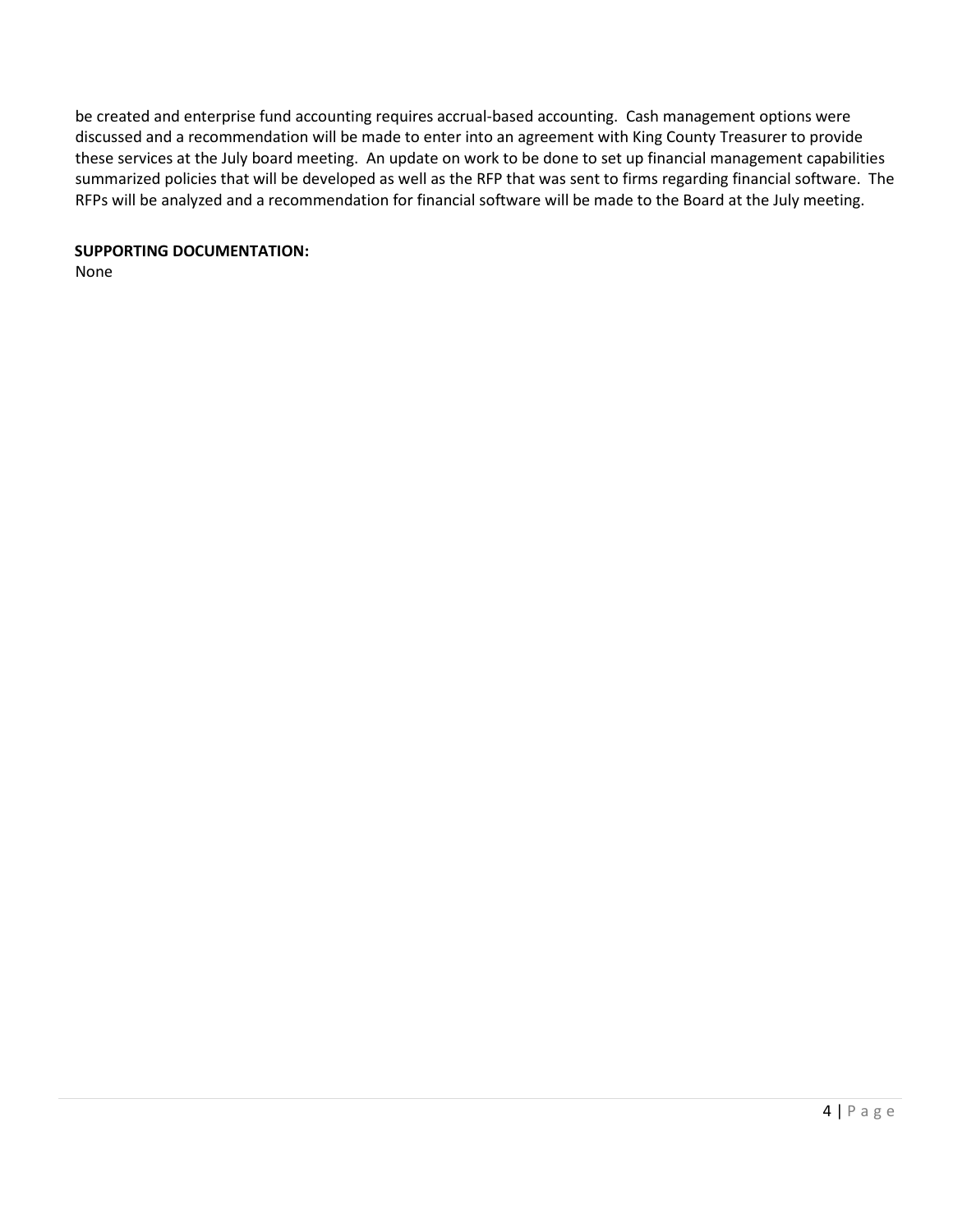# PSERN Operator Board of Directors Staff Report - Agenda Item #10

| Title:                | 2023 Operating Budget and Rate Setting Update |
|-----------------------|-----------------------------------------------|
| <b>Meeting Date:</b>  | June 23, 2022                                 |
| <b>Staff Contact:</b> | Tracy Plouse, Finance Manager                 |
| Action:               | <b>Discussion</b>                             |



#### **SUMMARY:**

This report discusses the additional work and analysis required to further investigate and validate operating costs and address the outstanding issues described in the April 2022 report related to cost allocation methodology, rate stabilization fund requirements and establishment of operating and capital reserves.

Clark Nuber has been engaged to perform Phase 2 Financial Advisory work and will facilitate the July 11, 2022 board workshop around these issues and make recommendations. A draft agenda for the workshop (Appendix A) and an updated timeline for budget development and approval (Appendix B) have been provided.

#### **BACKGROUND/ANALYSIS:**

The April 2022 report titled 2023 PSERN Operating Budget and Rate Setting discussed a number of issues and considerations related to establishing the 2023 PSERN Operator operating budget and service fee rates.

While preliminary, updated views of the operating budget and service fees were presented, further work, analysis and decision-making is required between now and August 2022. These are summarized as follows:

- Further estimation and validation of operating costs needs to be done
- The cost allocation methodology to be used needs to be confirmed, based on a re-estimation of the split of operating costs between radios and consoles
- Rate stabilization fund requirements and allocation method need to be determined
- A determination needs to be made of if and when additional operating and capital reserves should be established and how they should be funded

At the April meeting, the Board requested to spend a longer time in a future or separate meeting to discuss the budget and rates and to consider a monthly briefing to address such things as how many radios have we expanded, how does dispatch consolidation impact rates. The Executive Director suggested a budget workshop. It was agreed that a workshop of the board should be organized for mid July 2022

Clark Nuber is being engaged to facilitate the workshop and a preliminary agenda is provided as Appendix A. The board is requested to provide feedback on this proposed agenda.

An analysis of the issues, with recommendations, will be provided in a 3-hour board workshop facilitated by Clark Nuber during the week of July 11. The board will be asked to make decisions regarding operating costs, allocation methodology, rate stabilization funds, and operating and capital reserves. Those decisions will drive the 2023 budget development and rate setting processes. The target date for final board approval of 2023 budget is October 2022.

A detailed timeline for budget development is attached (Appendix B). It shows the target for final approval of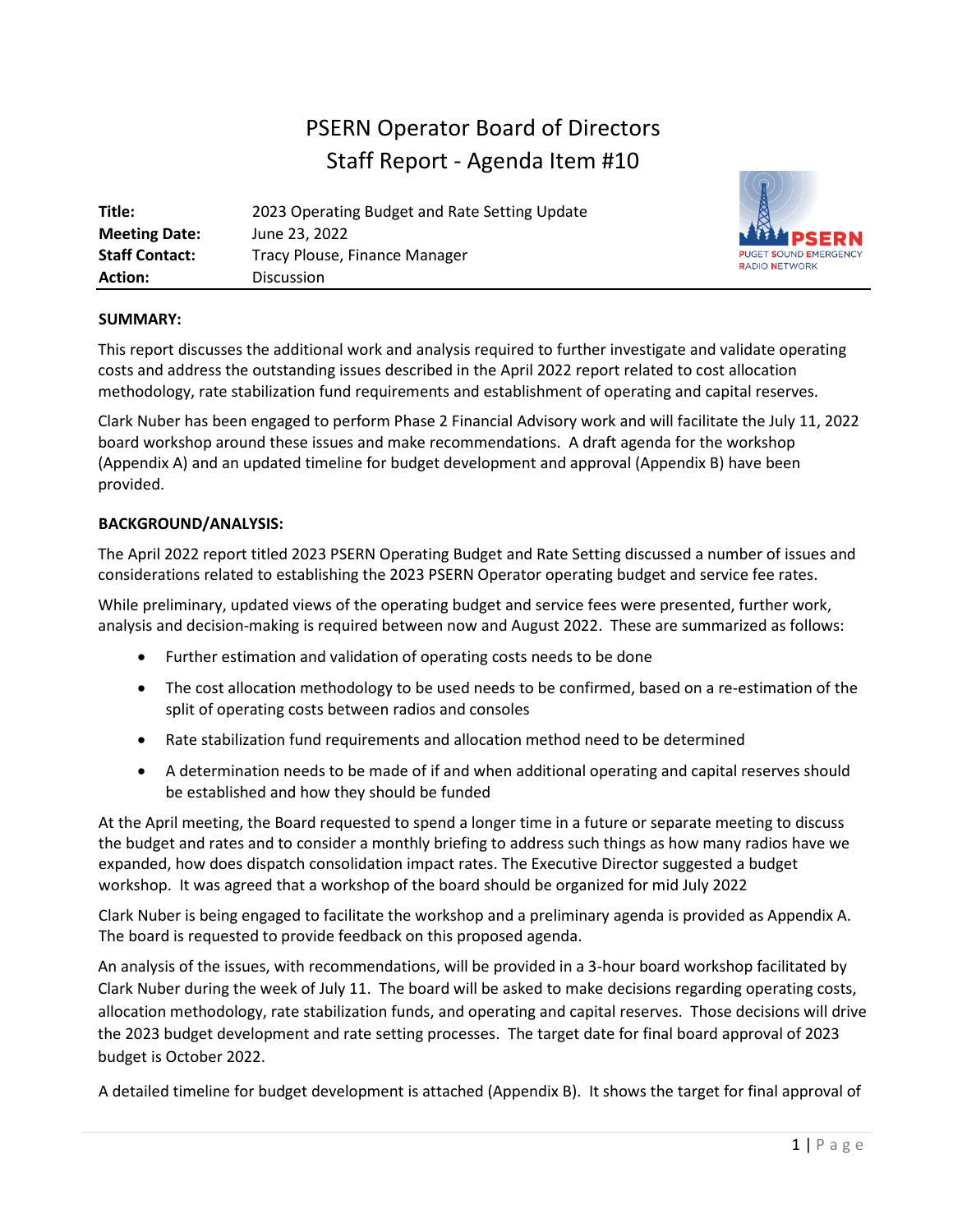the 2023 PSERN Operator budget and service fee rates is October 2022.

#### **CONCLUSION:**

An analysis of the issues, with recommendations, will be provided in a 3-hour board workshop facilitated by Clark Nuber during the week fo July 11. The board will be asked to make decisions by August 2022 regarding operating costs, allocation methodology, rate stabilization funds, and operating and capital reserves. Those decisions will drive the 2023 budget development and rate setting processes. The target date for final board approval of 2023 budget is October 2022.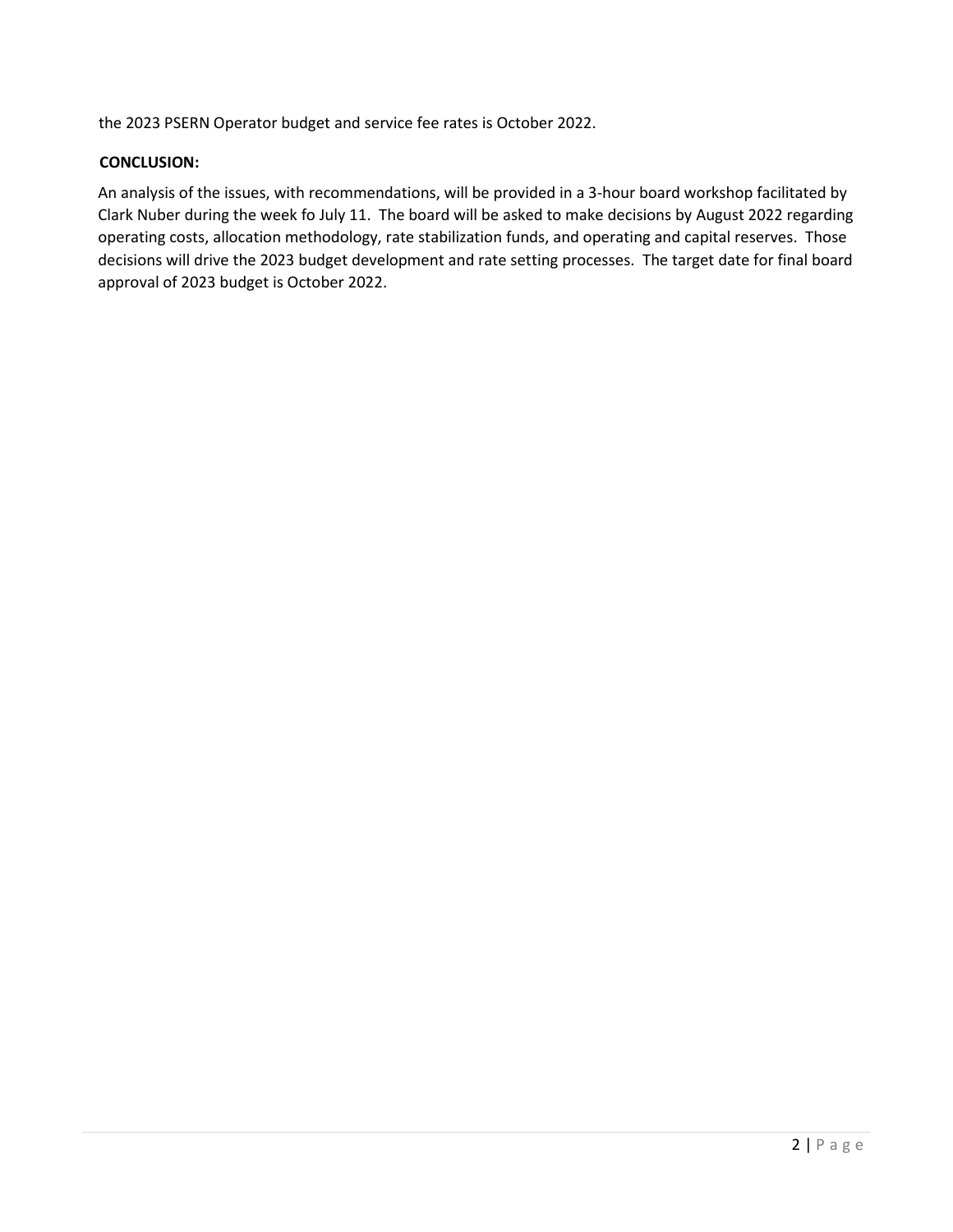#### **SUPPORTING DOCUMENTATION:**

#### **Appendix A: Draft Board Workshop Agenda (week of July 11, 2022)**

This draft agenda is subject to Board feedback. We are also awaiting a proposal from Clark Nuber for their work to facilitate the workshop.



### **DRAFT Agenda**

## **PSERN Operator Board of Directors Workshop**

### **Budget and Rate Setting**

### **July 11, 2022 Time TBD (3 hours)**

| Welcome                                                                                 | Mike Webb         |
|-----------------------------------------------------------------------------------------|-------------------|
| Introductions                                                                           | All               |
| <b>Expected Outcomes from Workshop</b>                                                  | Mike Webb         |
| Review of 2023 Budget Development Timeline                                              | Tracy Plouse      |
| Review of Budget and Rate Setting Issues from Phase I<br><b>Financial Advisory Work</b> | Mike Nurse        |
| Analysis & Discussion of Operating Cost Determination<br>Methodologies                  | Mike Nurse        |
| Analysis & Discussion of Cost Allocation Options                                        | Mike Nurse        |
| Analysis & Discussion of Rate Setting And Impacts on Budget                             | <b>Mike Nurse</b> |
| Analysis & Discussion of Rate Stabilization Funding                                     | <b>Mike Nurse</b> |
| Analysis & Discussion of Operating and Capital Reserves                                 | <b>Mike Nurse</b> |
| Next Steps                                                                              | Mike Webb         |